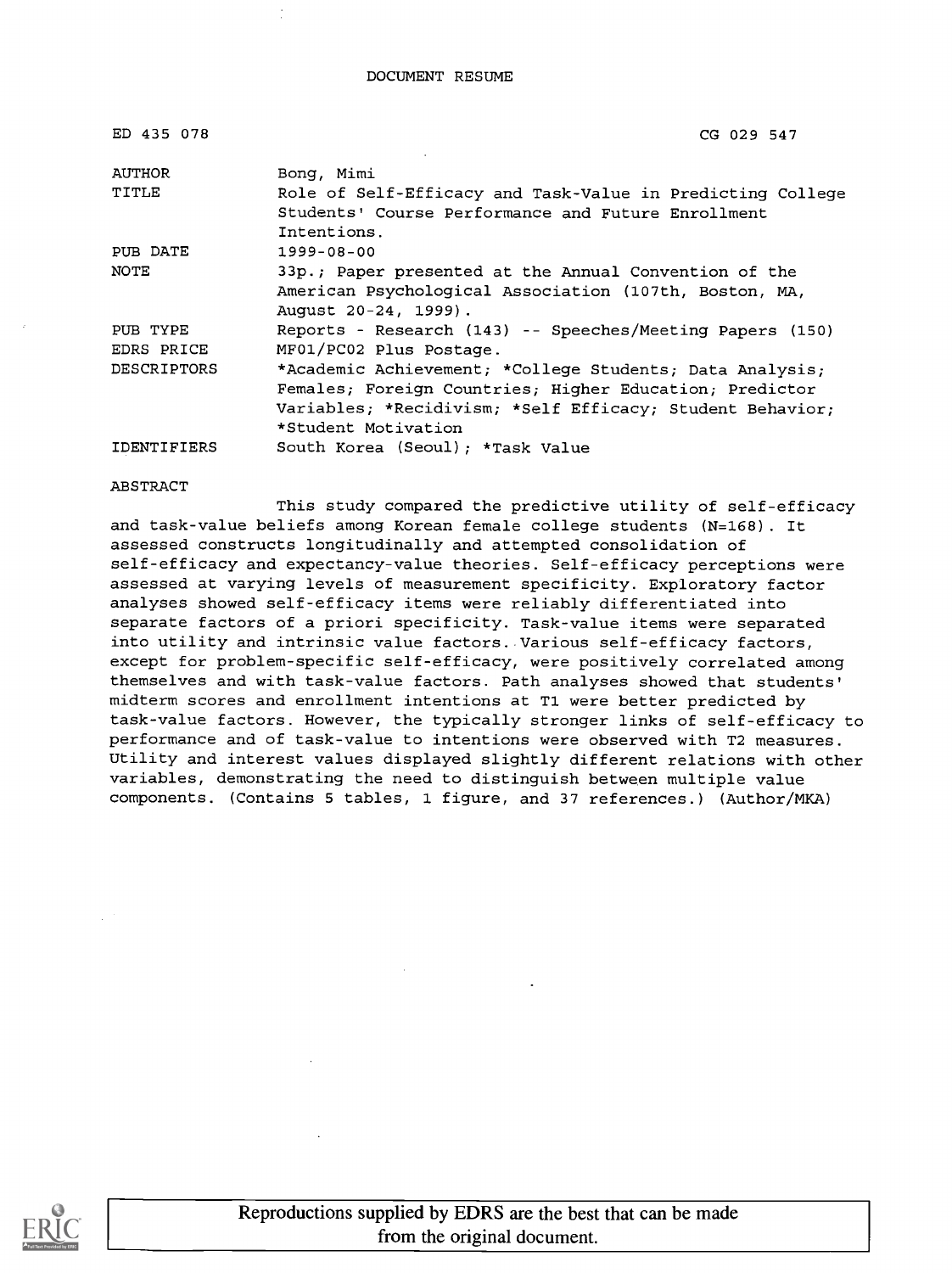#### Role of Self-Efficacy and Task-Value in Predicting College Students' Course Performance and Future Enrollment Intentions

Mimi Bong Ewha Womans University Seoul, Korea

SCOPE OF INTEREST NOTICE

The ERIC Facility has assigned this document for processing  $\cup$ 

In our judgment, this document is also of interest to the Clearinghouses noted to the right. Indexing should reflect their special points of view.

 $C$ خا 1111,

DEPARTMENT OF EDUCATION Office of Educational Research and Improvement EDUCATIONAL RESOURCES INFORMATION CENTER (ERIC)

0 This document has been reproduced as received from the person or organization<br>originating it.

originating it. Minor changes have been made to improve reproduction quality.

Points of view or opinions stated in this document do not necessarily represent official OEM position or policy. "PERMISSION TO REPRODUCE THIS MATERIAL HAS BEEN GRANTED BY

 $\mathcal{P}^\mathrm{QUC}$ 

TO THE EDUCATIONAL RESOURCES INFORMATION CENTER (ERIC)."

#### Abstract

Predictive utility of self-efficacy and task-value beliefs was compared among 168 Korean female college students. The study assessed constructs longitudinally and attempted consolidation of self-efficacy and expectancy-value theories. Self-efficacy perceptions were assessed at varying levels of measurement specificity. Exploratory factor analyses showed self-efficacy items were reliably differentiated into separate factors of a priori specificity. Task-value items were separated into utility and intrinsic value factors. Various self-efficacy factors, except for problem-specific self-efficacy, were positively correlated among themselves and with task-value factors. Path analyses showed that students' midterm scores and enrollment intentions at Ti were better predicted by taskvalue factors. However, the typically stronger links of self-efficacy to performance and of task-value to intentions were observed with T2 measures. Utility and interest values displayed slightly different relations with other variables, demonstrating the need to distinguish between multiple value components.

Paper presented at the annual convention of the American Psychological Association, Boston, MA, August 1999.



 $\frac{1}{1}$  $\boldsymbol{\omega}$  က တ္ က  $\sum_{i=0}^{\infty}$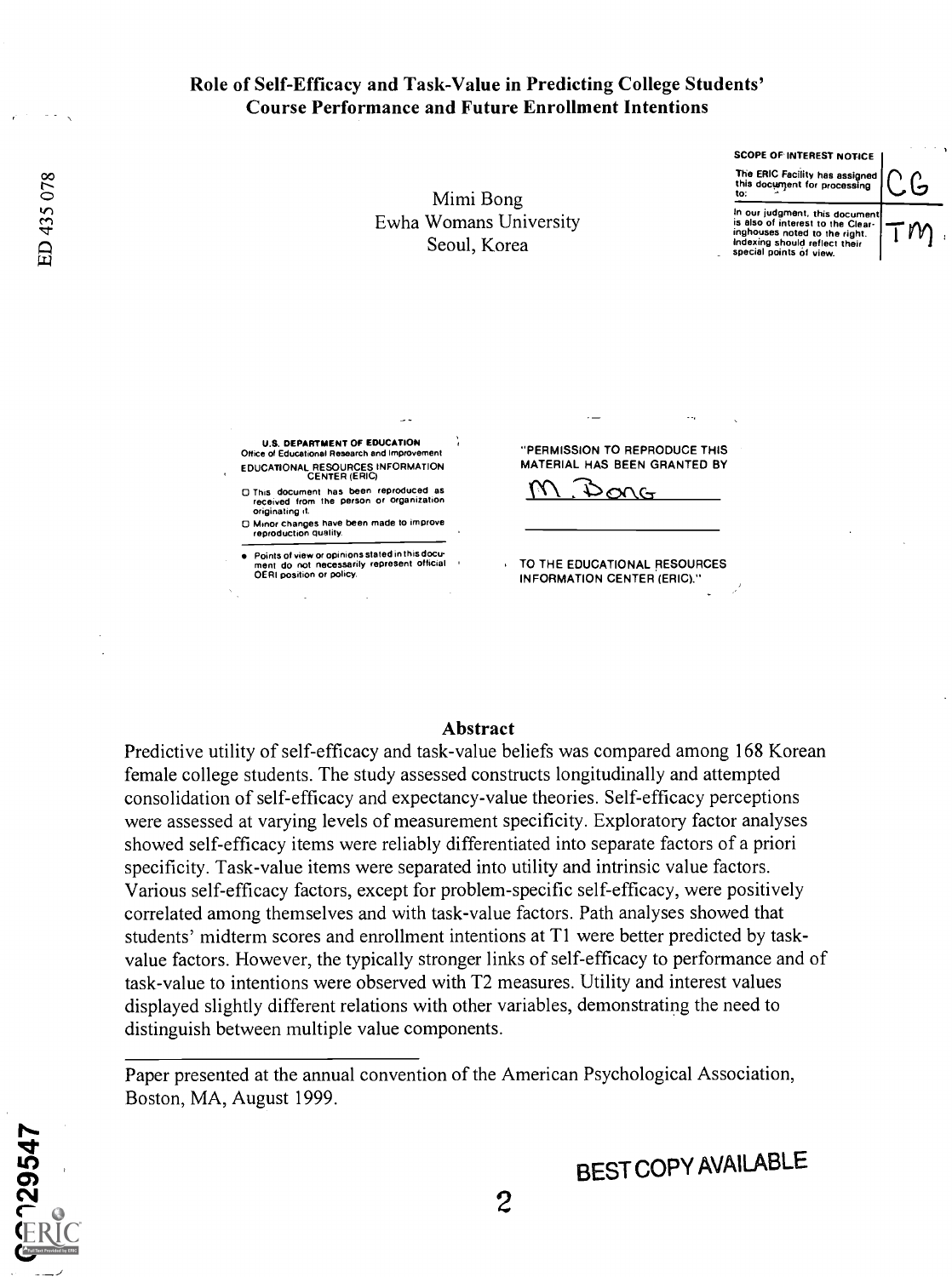Academic motivation literature has been witnessing recent burgeoning of motivational constructs, all vying for more accurate prediction of students' motivated behavior. Beliefs of self-efficacy and task-value are two such constructs that emerged with strong predictive utility. The present investigation examined the role of these variables in predicting academic performance and future course enrollment intentions of college students. In particular, self-efficacy beliefs were assessed by multiple scales of different measurement specificity along with self-efficacy for self-regulated learning. Relations of these efficacy beliefs among themselves and with other variables were explored.

Brief Overview of Self-Efficacy and Expectancy  $\times$  Value Research Self-efficacy refers to one's convictions to successfully execute a course of action required to obtain a desired outcome (Bandura, 1977, 1997). In academic settings, it refers to students' beliefs concerning their capability to perform given academic tasks at designated levels (Schunk, 1991). Evidence convincingly demonstrates the critical role self-efficacy perceptions play in determining one' achievement-related cognition, affect, and action (Pajares, 1996). Students with strong senses of self-efficacy willingly engage in challenging tasks, invest greater effort and persistence, and show superior academic performance than those who lack such confidence (e.g., Bandura & Schunk, 1981; Betz  $\&$ Hackett, 1981; Lent, Brown, & Larkin, 1986; Pajares & Miller, 1994; Pintrich & De Groot, 1990; Schunk, 1981; Zimmerman, Bandura, & Martinez-Pons, 1992).

The expectancy-value theory posits that achievement strivings such as task choice and persistence are determined by a function of motives, expectancies, and values (Atkinson, 1957, cited in Wigfield & Eccles, 1992). Contemporary expectancy-value theorists, most notably Eccles, Wigfield, and colleagues, have made several important revisions to the Atkinson's original model (Wigfield & Eccles, 1992). Compared with Atkinson's model where expectancies and values are inversely related such that potential success on relatively difficult tasks are judged to hold greater incentive values, the Eccles-Wigfield model tends towards a positive relation between the two. The value construct is further divided into different components such as attainment value (importance), intrinsic value (interest), utility value (usefulness), and cost (e.g., Eccles, Wigfield, Harold, & Blumenfeld, 1993; Meece, Wigfield, & Eccles, 1990; Wigfield, Eccles, Yoon, Harold, Arbreton, Freedman-Doan, & Blumenfeld, 1997). Studies with the expectancy-value paradigm similarly report evidence of the critical role these constructs play in initiating and sustaining students' achievement motivation and action (Berndt & Miller, 1990; Ethington, 1991; Feather, 1988; Meece et al., 1990; Pokay & Blumenfeld, 1990).

Findings reveal two trends that are particularly consequential for the present investigation. First, as Wigfield and Eccles (1992) observed, expectancies emerge as a better predictor of performance, as do values of task choice and intentions. The stronger predictive utility for academic achievement demonstrated by expectancy beliefs is compatible with Pajares and colleagues' reports that self-efficacy perceptions come out consistently as a strong predictor of academic performance, while values fail to relate significantly to performance in the presence of self-efficacy beliefs (Pajares & Miller, 1994; Pajares, Miller, & Johnson, 1999; Pajares & Valiante, 1998). Second, the expectancy construct becomes increasingly analogous to self-efficacy in its operational definition (e.g., Pokay & Blumenfled, 1990; Ethington, 1991). Specifically, expectancies

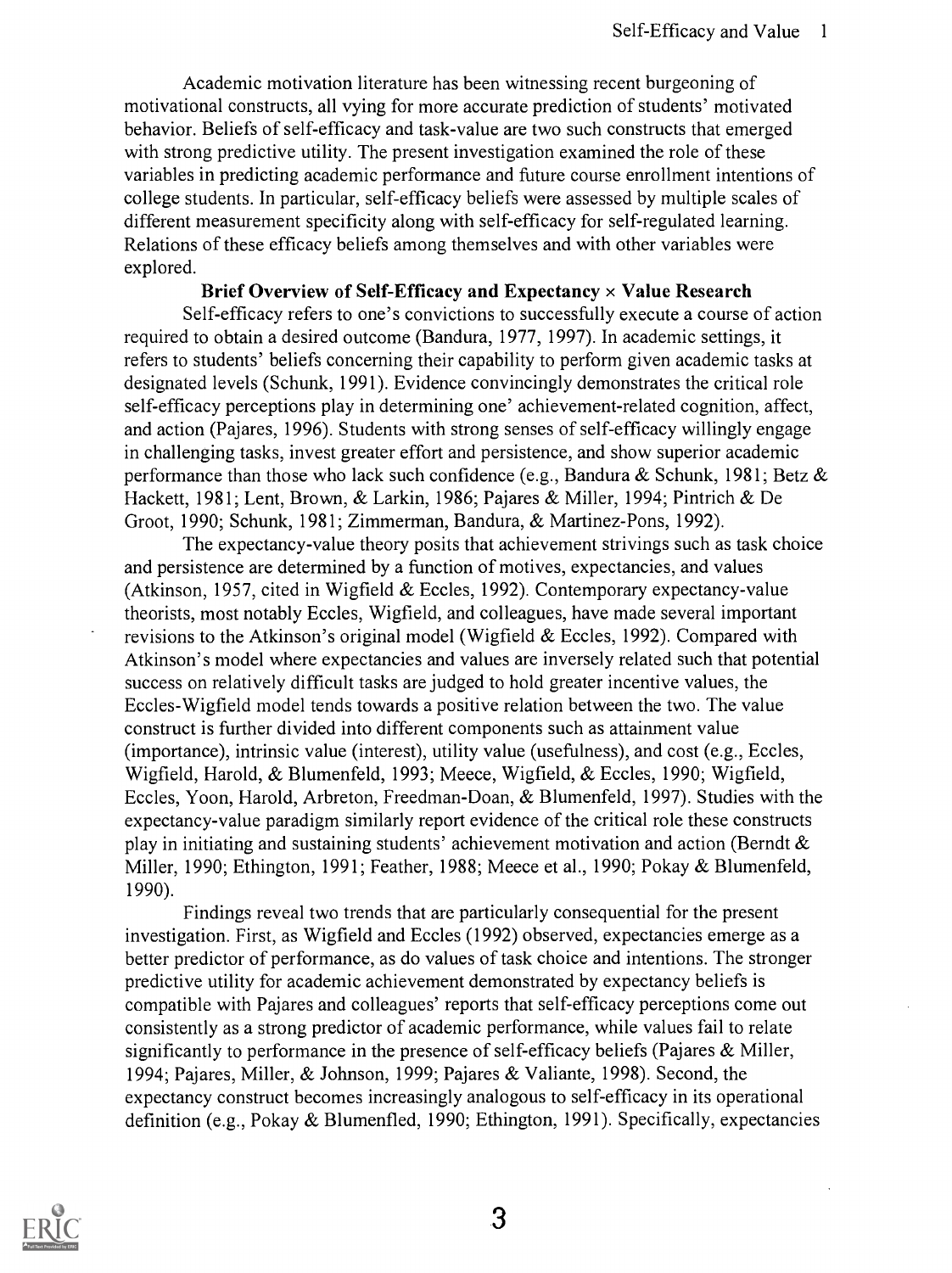are assessed by asking students how well they expect to perform within specific academic contexts. Although not without important theoretical distinctions, the conceptual and empirical similarities between expectancy and self-efficacy in achievement situations have encouraged at least limited and often implicit coalescence between the two theories (e.g., Meece et al., 1990).

#### The Present Study

The present investigation examined relative contributions of self-efficacy beliefs and task-value in predicting college students' course achievement and future course enrollment intentions. More specifically, the following research questions were considered: (a) Which motivational construct demonstrates stronger predictive utility for college students' course performance? and (b) Which motivational construct demonstrates stronger predictive utility for future course enrollment intentions? This research thus closely resembles previous studies based on the contemporary expectancyvalue paradigm. It is nonetheless unique in its (1) longitudinal assessments of constructs, (2) explicit incorporation of relevant components from both self-efficacy and expectancyvalue theories, and perhaps more important, (3) tests of self-efficacy measures with varying levels of specificity.

In assessing self-efficacy beliefs, one should heed to Bandura's (1986) caution that "the optimal level of generality at which self-efficacy is assessed varies depending on what one seeks to predict and the degree of foreknowledge of the situational demands" (p. 49). Pajares and Miller (1995) assessed students' self-efficacy for either solving specific math problems, completing everyday math tasks, or performing in math-related courses. Problem-specific self-efficacy emerged as the strongest predictor of their performance on the same math problems, whereas course-specific self-efficacy did so of their choice of math-related majors. Bong (1997a, 1997b) also reported evidence that self-efficacy may be assessed at different levels of generality and that relations between efficacy beliefs and achievement indexes can be moderated by measurement specificity. In the present study, students' self-efficacy perceptions were assessed at increasingly more specific levels, generating two additional research questions: (c) Are self-efficacy beliefs reliably differentiated into separate factors by their measurement specificity? and (d) Which selfefficacy beliefs demonstrate the strongest predictive utility?

Zimmerman et al. (1992) have proposed another type of self-efficacy belief that differs not only in its specificity but also in its content from other more specific academic self-efficacy judgments. Compared with a typical self-efficacy measure that concerns one's perceived capability to perform in a specific content domain, self-efficacy for selfregulated learning taps students' confidence in utilizing a variety of self-regulatory strategies without the constraint of particular subject matters. Self-efficacy for selfregulated learning has been found to relate indirectly to academic performance through its direct positive link to specific self-efficacy beliefs (Zimmerman et al., 1992). Zimmerman and Martinez-Pons (1988) reported a common underlying factor from their eleven-item self-efficacy for self-regulated learning scale. The present study tested the single-factor structure of this scale and its relations to more specific self-efficacy measures.

#### Method

#### Participants

One hundred and sixty-eight undergraduate students from a women's university in Seoul, Korea, participated. Typically, students have to earn scores above 95th (liberal arts

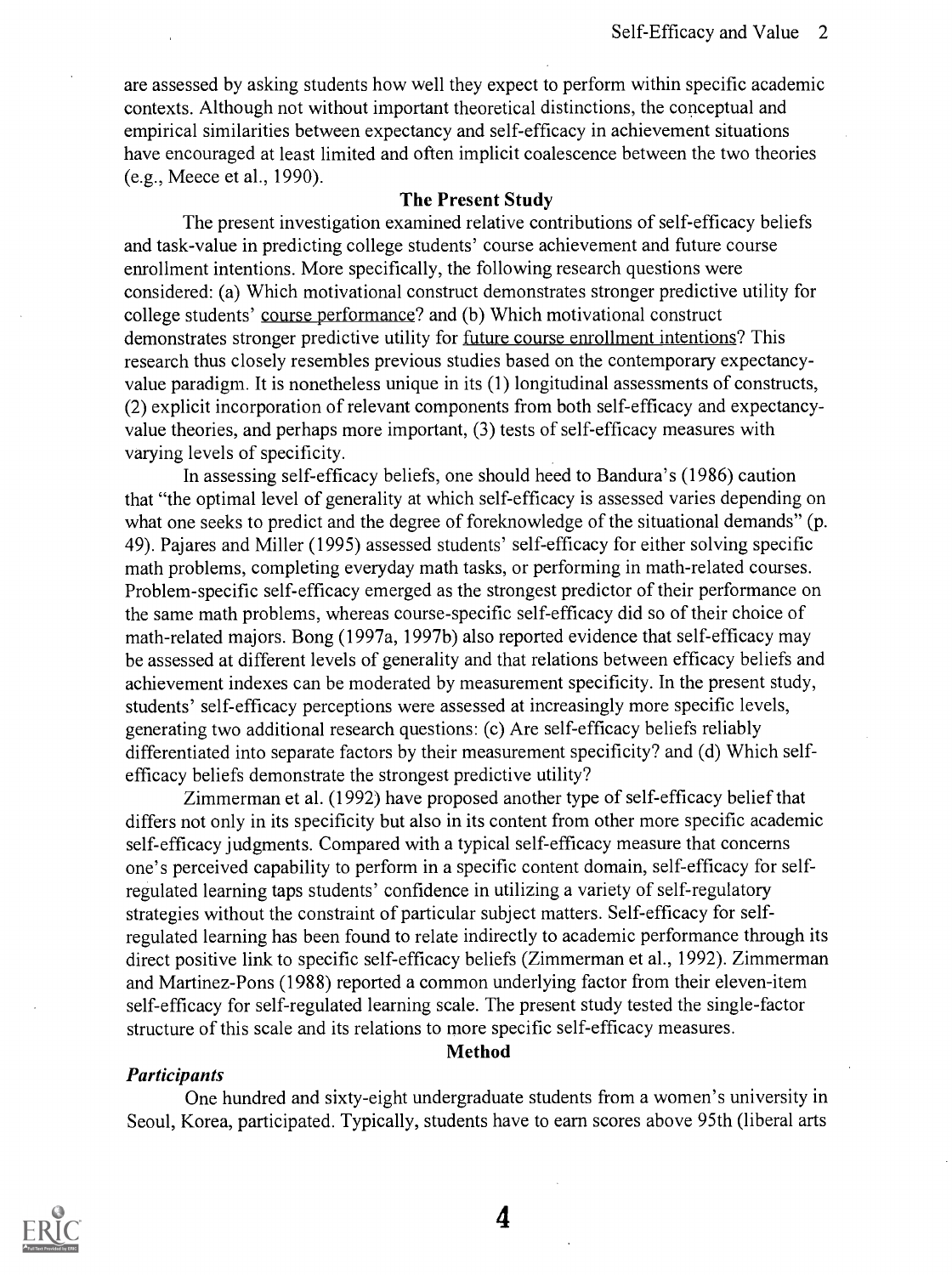and social sciences majors) to 93rd percentiles (natural sciences and engineering majors) on the nation-wide college entrance examination to enter this university. The school requires that students be graded on a curve within each class with a fixed maximum possible percentage of students assigned for each letter grade. Participants were recruited from two classes of the same course titled "instructional method and technology". It was one of the core courses for teaching credentials required by most departments in the School of Education. The course is known to be of average difficulty. Students majoring in educational psychology and educational technology are not allowed to take this course because these departments offer separate and more elaborate courses covering the same topics as part of their own programs. Participants were mostly from the School of Education and were 84.5% sophomore, 11.3% junior, and 4.2% senior at the time of the research.

#### Measures

Self-efficacy for self-regulated learning. Eleven items on self-efficacy for selfregulated learning reported in Zimmerman et al. (1992) were used. Sample items read "I can finish course assignments by deadlines," "I can study when there are other interesting things to do," "I can concentrate during lectures," and "I can arrange a place where I can study without distractions." Response categories ranged from 1 to 5 with the following verbal descriptors: 1 (not at all true), 3 (somewhat true), and 5 (very true). The same response format was used throughout the survey for consistency except for the problemspecific self-efficacy assessment.

Self-efficacy for academic achievement. Seven items were adapted from both Roeser, Midgley, and Urdan (1996) and Pintrich and De Groot (1990). One item was dropped from the T2 survey by mistake. These items tapped students' perceptions of their capability for successful college learning and academic achievement in general. Sample items read "I'm confident I can master the courses I'm taking this semester," "I believe I can do an excellent job on the problems and tasks assigned for the courses I'm taking this semester," and "I can do a good job on almost all the coursework if I don't give up."

Course-specific self-efficacy. Self-efficacy for academic achievement items were modified to refer to the specific course in which the data were being collected. Sample items read "I'm confident I can master the contents covered in 'instructional method and technology'," "I believe I can do an excellent job on the problems and tasks assigned in `instructional method and technology'," and "I can do a good job comprehending almost all the materials required in 'instructional method and technology' if I don't give up."

Content-specific self-efficacy. Five items asked about students' confidence in mastering representative contents of the course. Representative contents before midterm were: (a) definitions of instructional technology (IT), (b) domains and subcategories of IT, (c) historical development of IT, (d) theories of learning and instruction, and (e) systematic design and development of instruction. Contents covered after midterm were: (a) attributes of instructional media, (b) planning for the use of instructional media, (c) nonprojected and projected visuals, (d) instructional slides and television, and (e) computer-assisted instruction and multimedia learning. A sample item reads "I'm confident that I can successfully solve problems on the definitions of IT."

Problem-specific self-efficacy. Problems were presented to students for a brief period on a screen through an overhead projector. The duration of exposure was adjusted so that it would be long enough to recognize the types of given problems but too short to

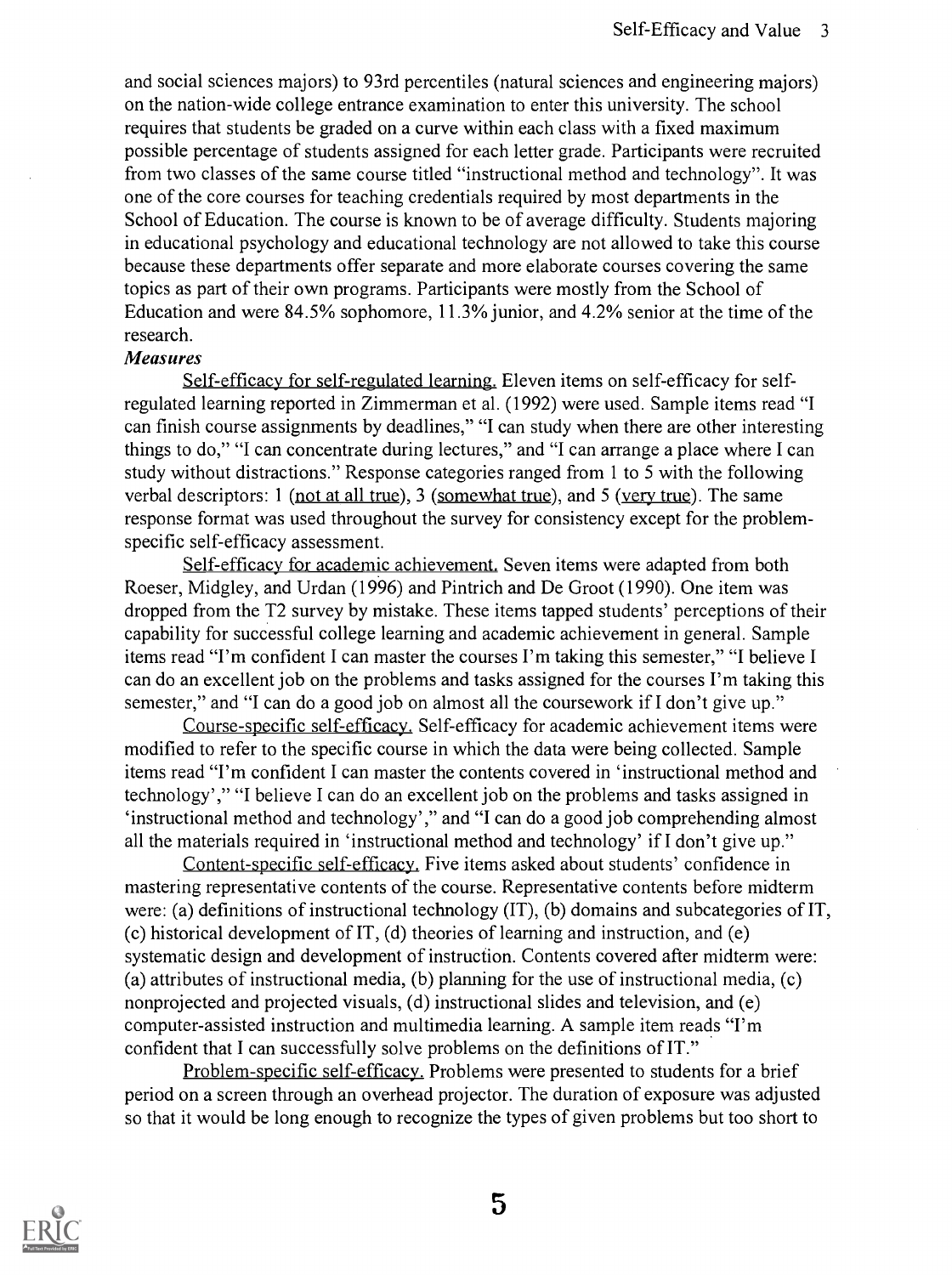attempt their solution (see, e.g., Bandura & Schunk, 1981, for similar procedures). A total of thirty midterm problems were divided into fifteen problem pairs according to their contents. Students were asked to rate their confidence for solving given types of problems on a scale ranging from 0 to 100. The following verbal descriptors were provided: 0 (not confident at all), 40 (maybe), 70 (pretty confident), and 100 (real confident).

Perceived value of the course. There were three questions, each asking about perceived importance, perceived usefulness, and interest in the course (see, e.g., Berndt & Miller, 1990; Meece et al., 1990; Pokay & Blumenfeld, 1990, for similar operationalization of task-value). Items read "I think.what I learn in 'instructional method and technology' is important," "I think 'instructional method and technology' is a useful course," and "I find 'instructional method and technology' interesting."

Future course enrollment intentions. Two questions asked about students' intentions for future enrollment in similar or related courses. Items read "I'd like to take courses like 'instructional method and technology' again," and "I'd like to take a related course in 'instructional method and technology' if it's offered next semester."

Performance measures. Students' midterm and final test scores comprised achievement measures. There were thirty questions for midterm and thirty-four questions for final exams. Given the nature of the course and the number of students enrolled, objective questions of various formats (i.e., multiple choice, matching, true-false, and short answers) were prepared. These question formats were fully expected by students taking the current course. Each question was rated 0 (incorrect) or 1 (correct). Procedures

Data were collected during the spring semester of 1998. There were four data collection points: (1) three weeks before midterm, (2) during midterm, (3) two weeks after midterm, and (4) three weeks before final. During the first data collection, students responded to a survey on perceived value of the course, self-efficacy for self-regulated learning, self-efficacy for academic achievement, self-efficacy for the course, and selfefficacy for representative course contents for the first half of the semester. Problemspecific self-efficacy ratings were obtained in the beginning of the midterm examination session, immediately before students took the actual test. Because problem-specific selfefficacy assessment used identical problems to those of midterm, it was necessary to assess problem-specific self-efficacy in conjunction with test administration.

Two weeks after midterm and upon receiving feedback regarding their midterm performance, students again reported their self-efficacy for academic achievement, selfefficacy for the course, and future enrollment intentions for similar or related courses. The two types of self-efficacy were assessed for the second time at this point because they were believed especially vulnerable to the performance feedback. Students reported perceived value of the course, self-efficacy for self-regulated learning, and self-efficacy for course contents for the second half of the semester before final. Future course enrollment intentions were also solicited for the second time. Because all motivational variables were assessed at two different time points, the first and second assessment of each variable is hereafter referred to as Ti and T2 variables, respectively.

#### **Results**

### Preliminary Analyses

Exploratory factor analyses (EFAs) were conducted separately for T1 and T2 data first with all forty-nine (Ti) and thirty-three (T2) items. Oblimin factor patterns with all

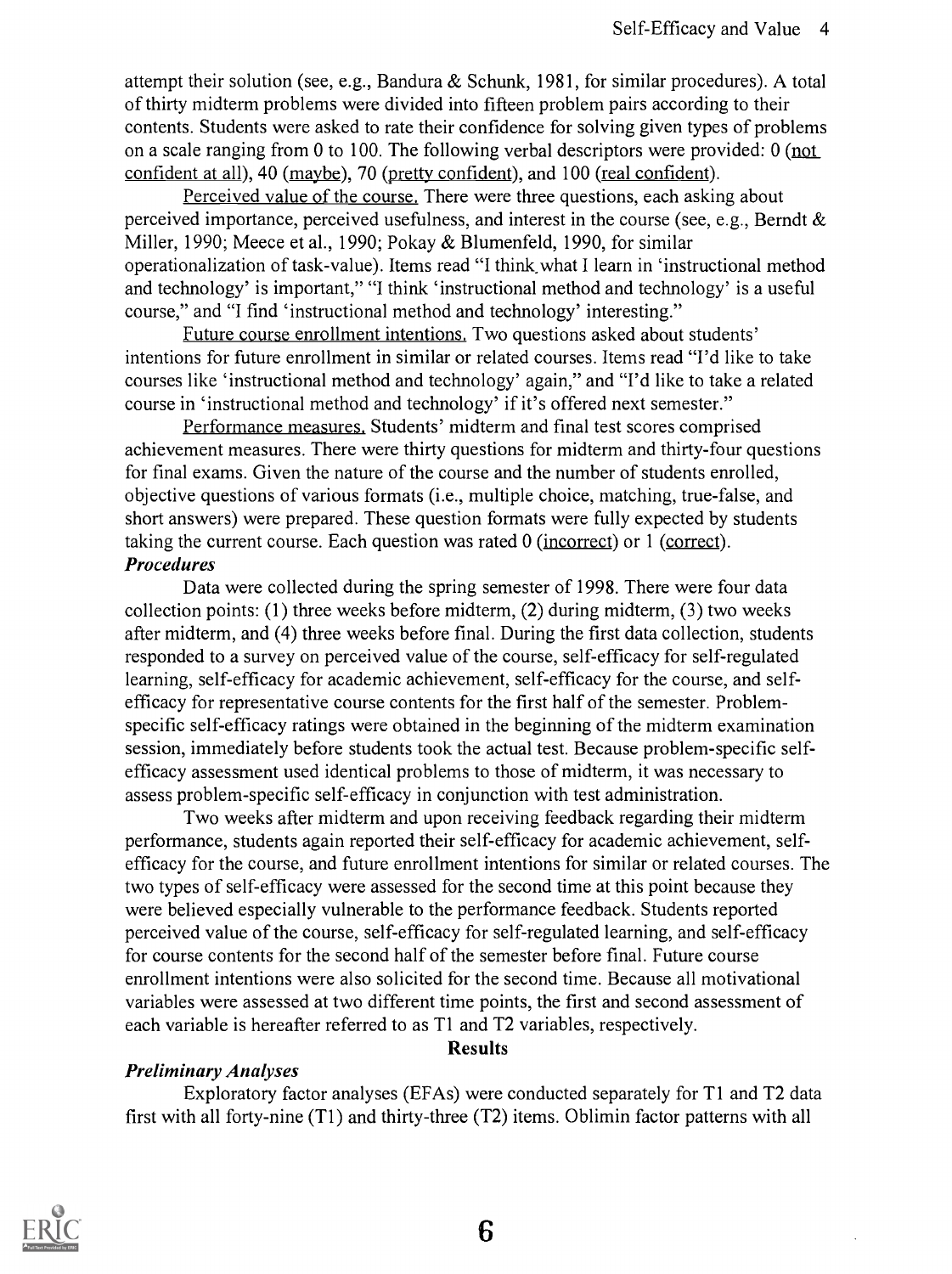T1 items revealed that six factors explained 59.4% of the total variance. The solution yielded factors that were more or less in a predicted pattern, although not as clear as anticipated. Four of the factors were each defined by perceived value, self-efficacy for self-regulated learning, self-efficacy for academic achievement, and both course- and content-specific self-efficacy items. Problem-specific self-efficacy items assessed at T1 loaded on two factors, one on the definitions and history of IT and the other on learning theories and instructional design. Four of the self-efficacy for self-regulated learning items, one course-specific self-efficacy item, and one problem-specific self-efficacy item had cross-factor loadings greater than those on their predicted factors. The EFA with all T2 variables produced clearly defined self-efficacy for self-regulated learning, contentspecific self-efficacy, and task-value factors. Self-efficacy for academic achievement and course-specific self-efficacy items formed a single factor. These four factors together accounted for 57.9% of the variance.

The EFAs conducted separately with conceptually distinct constructs yielded much clearer factor patterns. Items for self-efficacy for self-regulated learning all showed loadings greater than .51 on the same factor at both time points ( $Mdn = .61$  at T1 and .65 at T2), although this single factor was able to account for only 36.9% and 41.6% of the total variance at T1 and T2, respectively. Self-efficacy items were clearly divided according to their levels of measurement. Five T1 factors (i.e., self-efficacy for academic achievement, course-specific self-efficacy, content-specific self-efficacy, and two problem-specific self-efficacy) and three T2 factors emerged. Table 1 presents factor loadings. The T1 and T2 factors accounted for 65.0% and 68.0% of the variance, respectively. The largest factor correlation was .55 ( $Mdn = .26$  at T1 and .43 at T2). This</u> indicates that all self-efficacy factors are reasonably discriminated.

A single factor was able to account for 79.5% and 82.1% of the three task-value item variance at T1 and T2, respectively. Table 2 presents factor loadings. Compared with importance and usefulness variables, the interest variable at both time points was associated with noticeably smaller factor loadings. A two-factor solution was thus imposed to test its relative effectiveness. It accounted for 94.5% and 94.1% of the variance at Ti and T2, respectively. As suspected, clearer differentiation was observed between the intrinsic value and other variables at both time points, although the two factors were substantially correlated. Factor correlations were .64 at Ti and .72 at T2. As will be discussed later, two separate task-value factors, termed utility value (importance and usefulness) and intrinsic value, demonstrated divergence in their predictive usefulness. Table 3 presents descriptive statistics of scales as a result of EFAs. Zero-Order Correlation Analyses

Before testing predictive links among variables, zero-order correlation analyses were performed to (1) obtain stability coefficients and (2) examine relational patterns among the variables of interest. Correlation coefficients in Table 4 revealed several interesting patterns. First, all correlations between the same T1 and T2 factors ranged above .60, except for midterm and final scores. Given that students received feedback regarding their midterm performance before the second assessment, these coefficients seem somewhat large. They appear to indicate that college students do not alter their motivational beliefs much as a result of a single performance feedback.

Second, self-efficacy perceptions assessed at different levels of specificity all interrelated positively and substantially with each other. More interesting, correlation

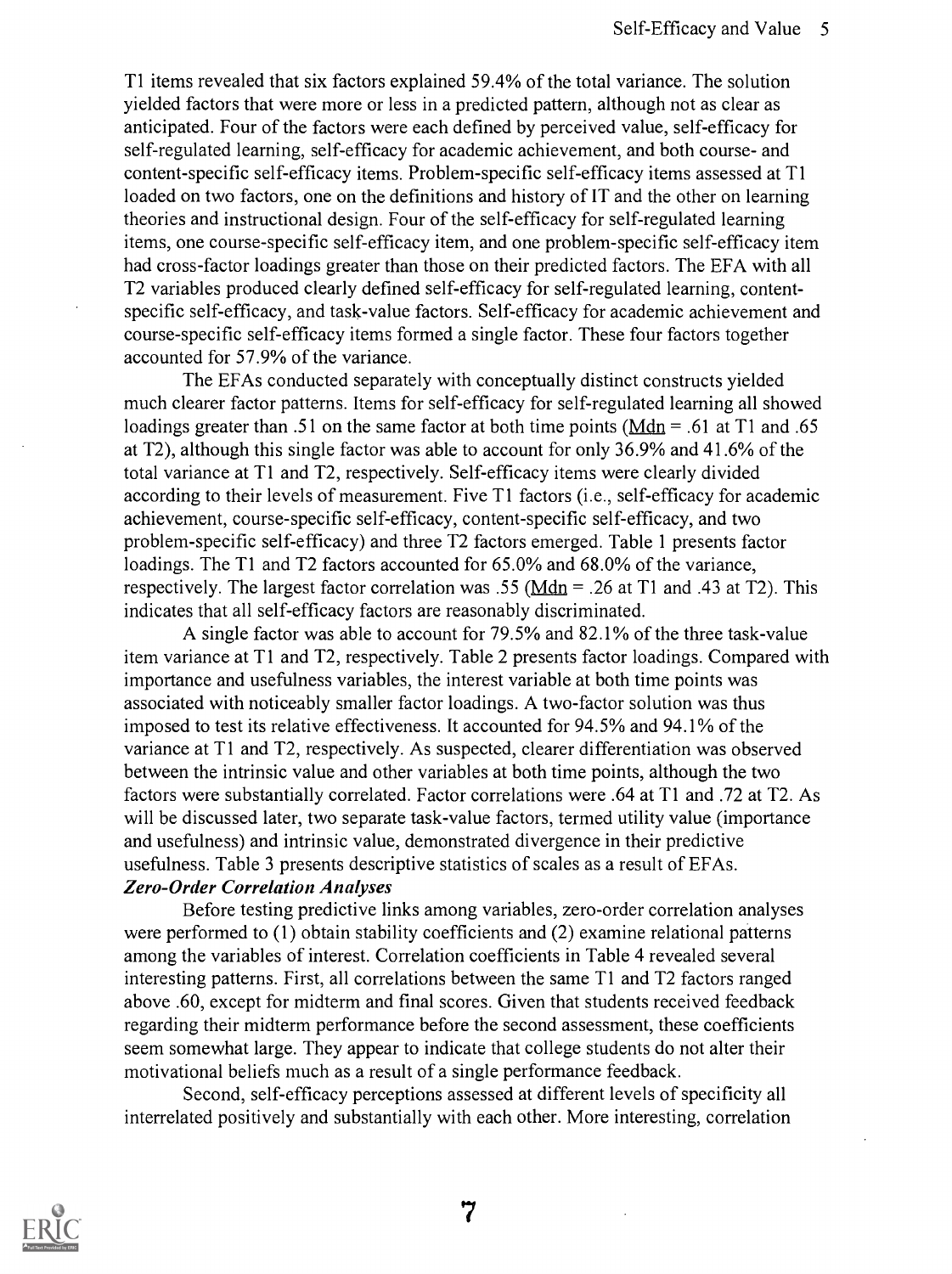coefficients between any two self-efficacy measures decreased as difference in their measurement levels increased. Self-efficacy for academic achievement and coursespecific self-efficacy demonstrated a particularly strong relationship with correlations of .70 (T1) and .72 (T2), commensurate to their own stability coefficients. Yet, these two constructs' relations with other variables differ in their magnitude, as will later be seen. The two problem-specific self-efficacy factors, one on the definitions and history of IT and the other on learning theories and instructional design, exhibited noticeably reduced relationships with other self-efficacy measures, presumably due to their highly specific nature.

Third, utility value, intrinsic value, future course enrollment intentions, and performance measures all showed stronger relations with self-efficacy beliefs assessed at the course-specific level. This finding is not too surprising, considering that task-value and intention items referred to the same course that course-specific self-efficacy items referred to. In the case of midterm scores, one of the problem-specific self-efficacy factors showed the strongest correlation than other self-efficacy factors. However, magnitude of this relation (.23) is not as strong as expected in light of the fact that problem-specific self-efficacy and midterm performance were assessed with the same set of problems. Multiple Regression Analyses

Table 5 reports results of multiple regression analyses with students' midterm scores, final scores, and future course enrollment intentions at T1 and T2 as separate dependent variables. Independent variables were self-efficacy for self-regulated learning, course-specific self-efficacy, utility value, and intrinsic value. A decision to include only the course-specific self-efficacy factor from the five T1 and three T2 self-efficacy factors was based on two major reasons. First, all academic self-efficacy factors were highly correlated, posing a threat of potential multicollinearity. Second, because the present investigation attempted to compare relative predictive utility of self-efficacy and taskvalue, including a self-efficacy measure assessed with the same measurement specificity to task-value seemed most appropriate for minimizing effects from extraneous factors.

Models for midterm scores,  $E(4, 104) = 4.32$ ,  $p < .01$ , and T1 course enrollment intentions,  $E(4, 104) = 12.28$ ,  $p < .001$ , were significant. Utility value of the course significantly predicted students' midterm performance, whereas both utility and intrinsic values predicted their intentions for future enrollment. Next two models estimated effects of Ti motivation variables on T2 dependent measures. The model for final scores was not significant,  $E(4, 94) = 1.92$ ,  $p > .05$ , while that for T2 enrollment intentions proved significant,  $E(4, 94) = 14.64$ ,  $p < .001$ . Both T1 utility and intrinsic values again predicted T2 enrollment intentions, although this time, intrinsic value displayed a considerably stronger relation. Regressions among T2 variables yielded significant solutions for both final scores,  $E(4, 104) = 2.68$ ,  $p < .05$ , and enrollment intentions,  $E(4, 104) = 26.94$ , p < .001. Course-specific self-efficacy was the only significant predictor of final performance, the same way intrinsic value was of future enrollment intentions. Path Analyses

Path analytic techniques allow one to examine the extent to which the current data provide support for the hypothesized model, although we still cannot confirm or disprove the theoretical model (Pedhazur, 1982). They were deemed particularly well-suited for the present investigation because the paths among variables of interest have been studied vigorously in the past and thus could be specified on the basis of previous theoretical and

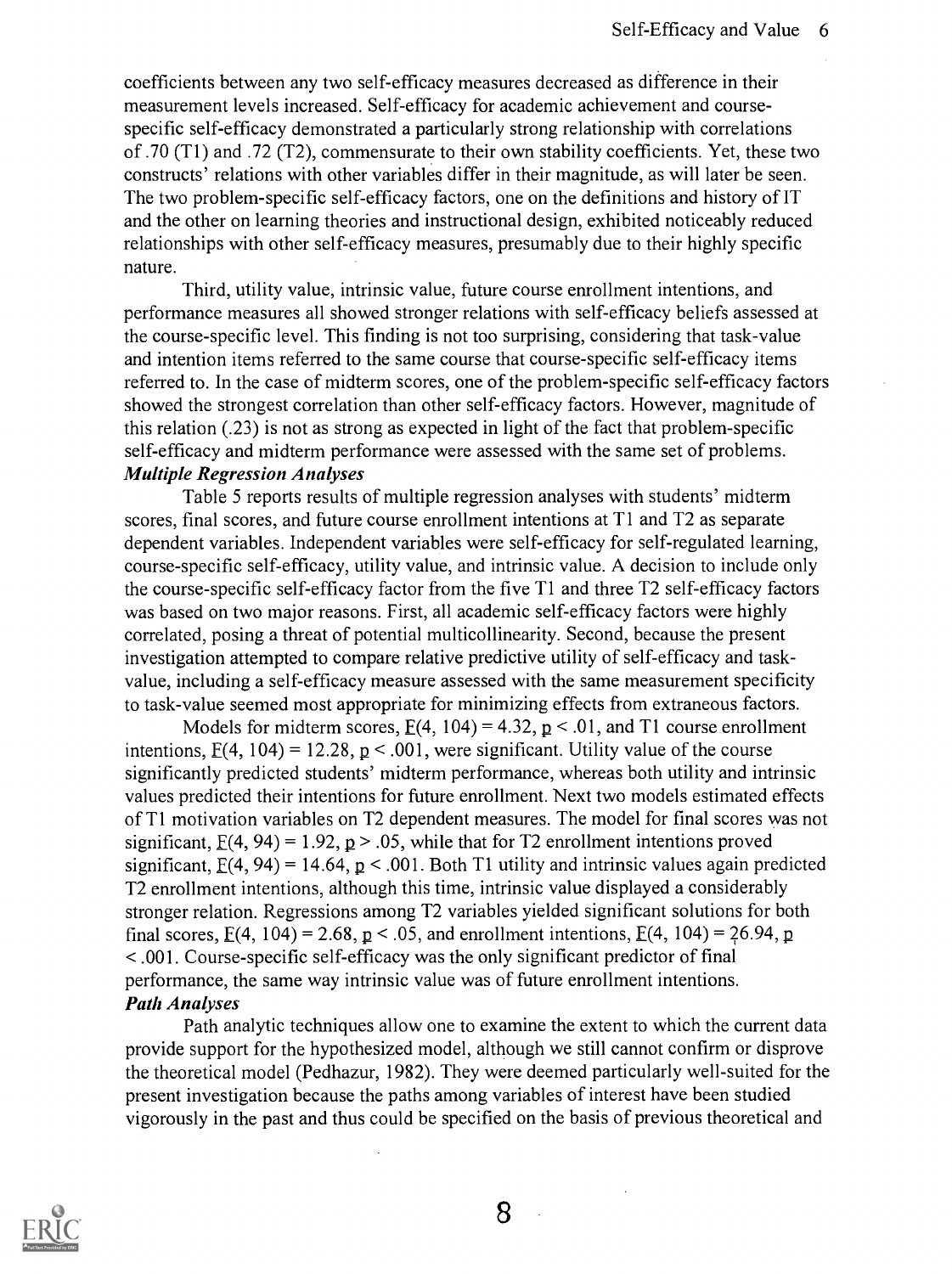empirical evidence. The a priori path model includes T1 motivation variables and T1 and T2 achievement indexes and future course enrollment intentions. The T2 self-efficacy and task-value variables were not included because (1) the variables did not change much as a function of time or performance feedback and (2) multiple regression analyses showed that predictive relations were of almost identical fashion with T1 and T2 independent variables.

The model postulated a direct predictive link from self-efficacy for self-regulated learning to course-specific self-efficacy and then to students' performance and intentions. Utility and intrinsic values were also related to both performance and intentions. Figure 1 presents standardized coefficients for significant paths in the model. Self-efficacy for selfregulated learning was positively related to course-specific self-efficacy<sup>1</sup>. Course-specific self-efficacy exhibited strong positive relations with both utility and intrinsic values. Utility and intrinsic values were positively correlated with each other. Course-specific self-efficacy showed a marginally significant relation to midterm scores ( $p = .05$ ) but emerged as the strongest predictor of final scores. Utility value predicted midterm scores, whereas both utility and intrinsic values predicted further enrollment intentions at T1. However, only intrinsic, but not utility, value predicted future enrollment intentions assessed at T2.

#### **Discussion**

#### Differentiation Among Self-Efficacy Beliefs by Assessment Specificity

Perhaps the most encouraging results of the present study are the clear differentiation among various self-efficacy measures according to their assessment specificity. Oblique rotation of self-efficacy ratings toward academic achievement, the course, the contents, and the problems yielded five factors, mainly divided along the lines of four a priori measurement levels. Additional division of factors involved problemspecific self-efficacy ratings. Students made distinction between their capabilities for dealing with two characteristically different topics of the course within the same measurement specificity. Bandura (1997) and Pajares (1996) discussed that self-efficacy beliefs can be assessed at varying levels of specificity and that the most appropriate measurement level is the one consistent with tasks and research questions under investigation. The present results provide strong empirical support that students' selfefficacy judgments are reliably differentiated by their levels of specificity.

With few exceptions, correlation coefficients between any two self-efficacy measures decreased as their measurement specificity became increasingly discrepant. Bong (1999) obtained similar results with Korean female high school students across Korean, English, and math. The largest correlations were observed between problem- and task-specific self-efficacy, followed by those between task- and subject-specific selfefficacy. In English and math, problem- and subject-specific factors showed the least correlation. Not only are students able to discriminate between various self-efficacy measures, qualitatively different components may be involved in the makeup of each selfefficacy factor. Deciding whether one is likely to solve a set of particularized problems, gauging one's capability to master representative topics of the course, and calibrating the likelihood that one performs successfully in a specific course or college courses in general may call forth different evaluation schemes. Perceptions based on specific problems appear to differ most from other self-efficacy beliefs because they show considerably reduced relations with other self-efficacy scales as well as with task-value and intention

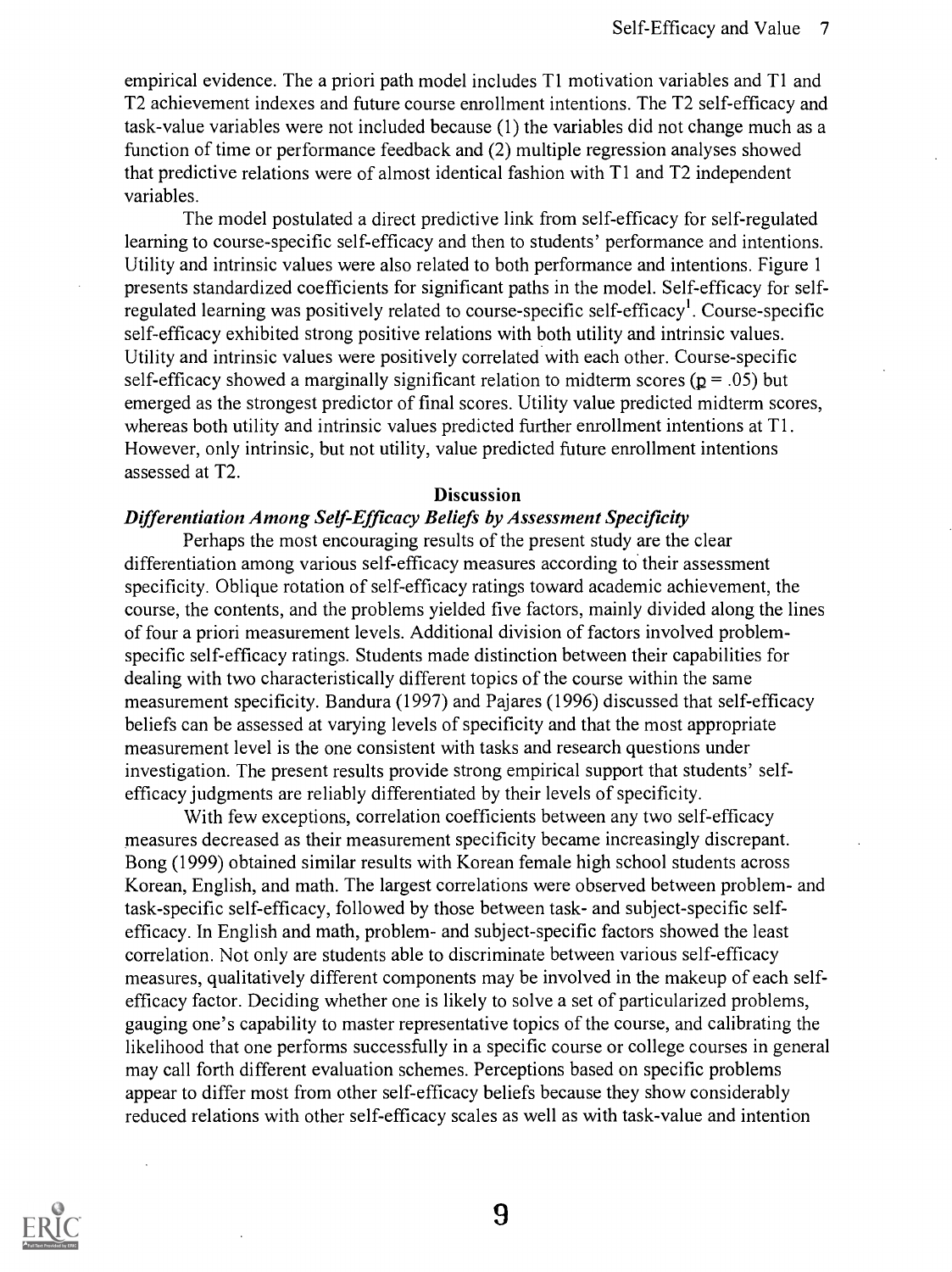measures. With its strong diagnosticity of the imminent test performance, problemspecific assessment in the present investigation might have evoked distinct reactions from participants.

All self-efficacy scales demonstrated large stability coefficients between the first and second assessments. Because the second assessment took place after students received feedback on their midterm performance, these coefficients appear to indicate that college students' percepts of efficacy are not too malleable. Although slightly less than those of more general self-efficacy beliefs, large stability coefficients were also obtained for course- and content-specific self-efficacy. Because self-efficacy beliefs are known to be most sensitive to individual's own mastery experiences (Bandura, 1977; Zimmerman, 1995), these more specific efficacy beliefs were expected to be considerably less stable. This was not the case. Nevertheless, there was indication that students' self-efficacy beliefs were somewhat modified to become closer in line with their midterm performance. First assessments of self-efficacy for self-regulated learning, self-efficacy for academic achievement, and course-specific self-efficacy failed to relate significantly with midterm scores, whereas second assessments all showed significant relations with midterm scores. Such phenomenon was not observed with content-specific self-efficacy, which dealt with different topics before and after midterm. This provides evidence of validity for selfefficacy scales used in the present research.

One of the problem-specific self-efficacy factors (i.e., the definitions and history of IT) showed the strongest correlation with midterm scores among the multiple contemporaneous self-efficacy measures. Although this is consistent with Pajares's (1996) request for specificity and correspondence, magnitude of this relation was disappointing. In general, relations of various self-efficacy measures with achievement indexes were rather low compared with previous findings (Multon, Brown, & Lent, 1991). Asian and Asian-American students are known to express lower academic self-efficacy beliefs than non-Asians, although they typically demonstrate superior academic performance (e.g., Eaton & Dembo, 1997). Men and women are also known to use a different metric in appraising their own competence (e.g., Lundeberg, Fox, & Puncochar, 1994; Pajares et al., 1999; Puncochar, Fox, Fritz, & Elbedour, 1996). Because the current study involved Asian female students, it is difficult to pinpoint a single factor most responsible for the present results. If culture and gender differences indeed played a significant role, it would more likely reflect combined effects from multiple sources. As evidence of motivational differences between Asian and non-Asian students accumulates (e.g., Eaton & Dembo, 1997; Hamilton, Blumenfeld, Akoh, & Miura, 1989; Holloway, 1988), there is urgent need for comparative research on more specific facets of motivational processes.

#### Structure of Task-Value Beliefs

Although not hypothesized a priori, the present research yielded some interesting results regarding the structure of task-value. Eccles and Wigfield (1992) suggested that . . separate components may differentially predict persistence and choice" but that ". . . the relatively high correlations among these components makes it somewhat difficult to estimate their independent contributions" (p. 304). The present study operationally defined task-value as comprising importance (attainment value), usefulness (utility value), and interest (intrinsic value). A two-factor structure accounted for considerably more variance among the three items than a single-factor solution. The importance and utility

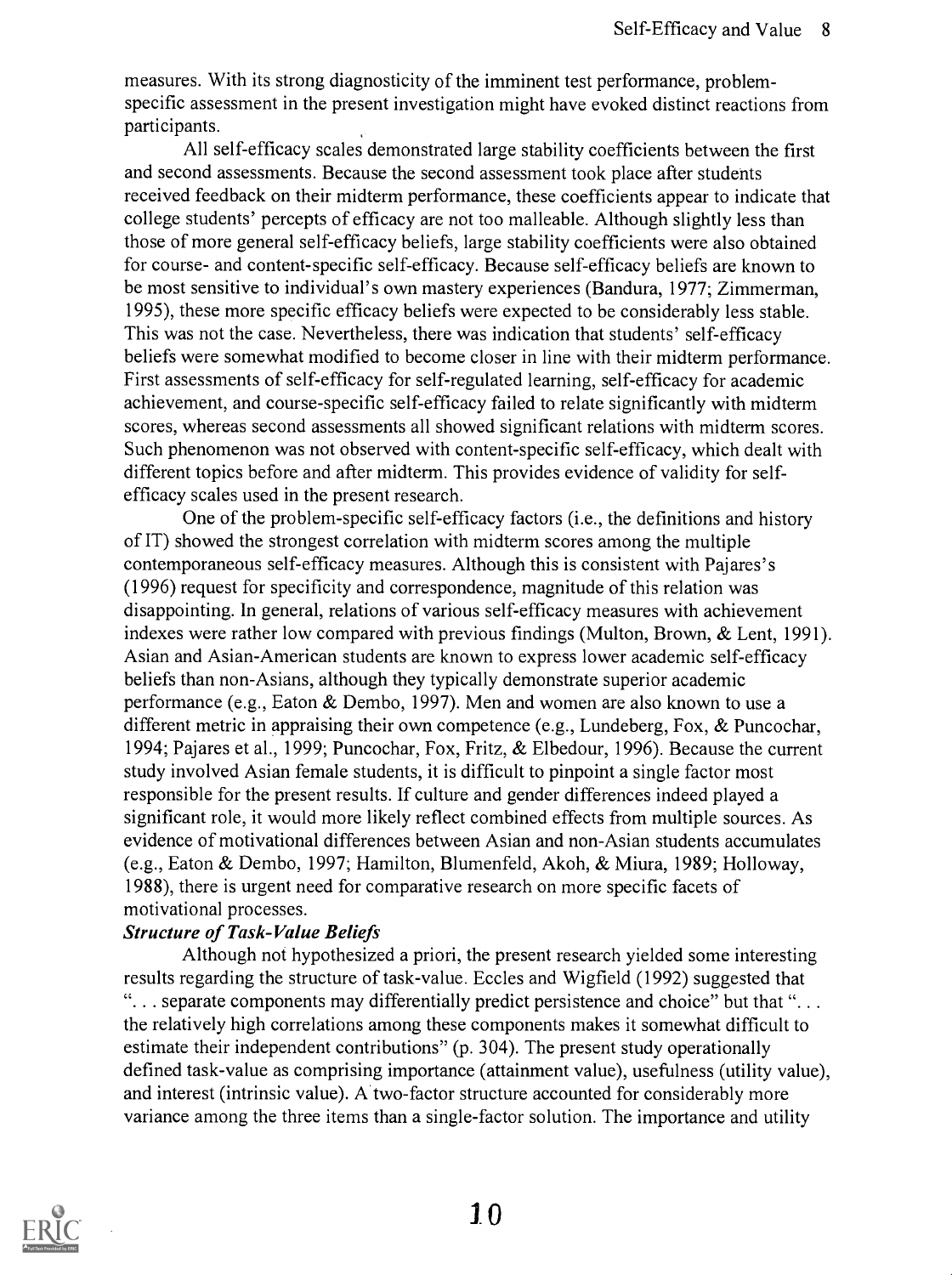variables loaded on the same factor, whereas the interest variables loaded on a separate factor. These two factors were named utility value and intrinsic value, respectively.

Despite their high correlation with each other, the two factors showed different relations to dependent measures. Utility value predicted students' midterm performance and enrollment intentions assessed right after midterm. Intrinsic value was not able to predict performance indexes but was able to predict students' future course enrollment intentions assessed both after midterm and before final. The relation of intrinsic value to intentions became stronger at the second assessment. Because only a single course in instructional technology is required for teaching credentials, taking the current course sufficed most students' course requirements. Therefore, perceived utility value of the course may or may not promote desire to take another course on related topics. On the other hand, students who were intrinsically interested in topics covered in the present course would be more willing to take similar courses in the future. Because the current study used only a single item for each value component, replication is needed with multiple-item scales. Future research should also replicate current findings in different situations and with younger students.

#### Self-Efficacy and Task-Value as Predictors of Performance and Enrollment Intentions

One of the major aims of the present study was to compare independent contributions of self-efficacy and task-value beliefs on college students' course performance and future enrollment intentions. Results partially replicated previous findings. Various self-efficacy scales, except for problem-specific self-efficacy, were positively related to both utility and intrinsic values. Utility and intrinsic values were positively correlated. Self-efficacy for self-regulated learning linked indirectly to achievement through more specific self-efficacy perceptions. The relative predictive usefulness of self-efficacy for performance and task-value for intentions was evidenced with end-of-semester measures. However, task-values displayed stronger relations with both students' midterm scores and their intentions to take further courses assessed in the middle of the course.

The current investigation ventured merger between two prominent theories in contemporary academic motivation research. In doing so, it was hoped that comparative strengths and weaknesses of each theory as well as potential benefits and difficulties in consolidating the two research traditions would become more transparent. Consonant with both theoretical tenets, results confirmed the need for both self-efficacy and taskvalue beliefs for fuller understanding of students' motivated behavior. The present investigation also demonstrated the possibility of concurrently incorporating and testing separate predictions from each theory. Differentiation of self-efficacy beliefs by assessment specificity as well as partitioning of task-value beliefs by multiple components were successfully observed within the same study. Although present results need to be replicated and expanded to incorporate other important motivation theories, these illustrate one of many ways with which problems of current academic motivation research could be resolved (Bong, 1996).

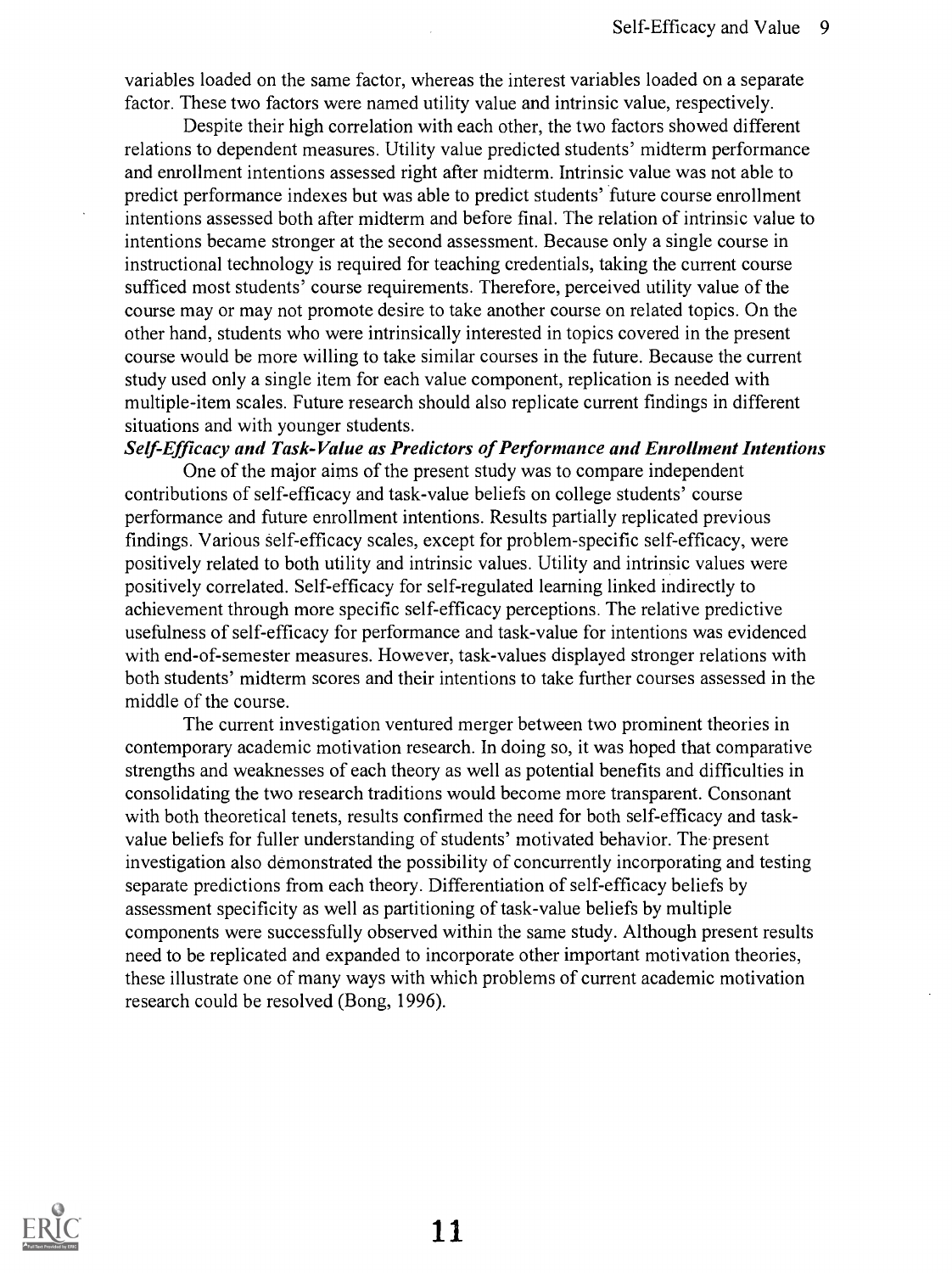#### References

Bandura, A. (1977). Self-efficacy: Toward a unifying theory of behavioral change. Psychological Review, 84, 191-215.

Bandura, A. (1986). Social foundations of thought and action: A social cognitive theory. Englewood Cliffs, NJ: Prentice-Hall.

Bandura, A. (1997). Self-efficacy: The exercise of control. New York: Freeman. Bandura, A., & Schunk, D. H. (1981). Cultivating competence, self-efficacy, and intrinsic interest through proximal self-motivation. Journal of Personality and Social Psychology, 41, 586-598.

Berndt, T. J., & Miller, K. E. (1990). Expectancies, values, and achievement in junior high school. Journal of Educational Psychology, 82, 319-326.

Betz, N. E., & Hackett, G. (1981). The relationship of career-related self-efficacy expectations to perceived career options in college women and men. Journal of Counseling Psychology, 28, 399-410.

Bong, M. (1996). Problems in academic motivation research and advantages and disadvantages of their solutions. Contemporary Educational Psychology, 21, 149-165.

Bong, M. (1997a, March). Congruence of measurement specificity on relations between academic self-efficacy, effort, and achievement indexes. Poster session presented at the annual meeting of the American Educational Research Association, Chicago, IL.

Bong, M. (1997b). Generality of academic self-efficacy judgments: Evidence of hierarchical relations. Journal of Educational Psychology, 89, 696-709.

Bong, M. (1999). Comparison between domain-, task-, and problem-specific academic self-efficacy judgments: Their generality and predictive utility for immediate and delayed academic performances. Manuscript in preparation.

Eaton, M. J., & Dembo, M. H. (1997). Differences in the motivational beliefs of Asian American and non-Asian students. Journal of Educational Psychology, 89, 433-440.

Eccles, J., Wigfield, A., Harold, R. D., & Blumenfeld, P. (1993). Age and gender differences in children's self- and task perceptions during elementary school. Child Development, 64, 830-847.

Ethington, C. A. (1991). A test of a model of achievement behaviors. American Educational Research Journal, 28, 155-172.

Feather, N. T. (1988). Values, valences, and course enrollment: Testing role of personal values within an expectancy-valence framework. Journal of Educational Psychology, 80, 381-391.

Hamilton, V. L., Blumenfeld, P. C., Akoh, H., & Miura, K. (1989). Japanese and American children's reasons for the things they do in school. American Educational Research Journal, 26, 545-571.

Holloway, S. D. (1988). Concepts of ability and effort in Japan and the United States. Review of Educational Research, 58, 327-345.

Lent, R. W., Brown, S. D., & Larkin, K. C. (1986). Self-efficacy in the prediction of academic performance and perceived career options. Journal of Counseling Psychology, 33, 265-269.

Lundeberg, M. A., Fox, P. W., & Puncochar, J. (1994). Highly confident but wrong: Gender differences and similarities in confidence judgments. Journal of Educational Psychology, 86, 114-121.

Meece, J. L., Wigfield, A., & Eccles, J. S. (1990). Predictors of math anxiety and

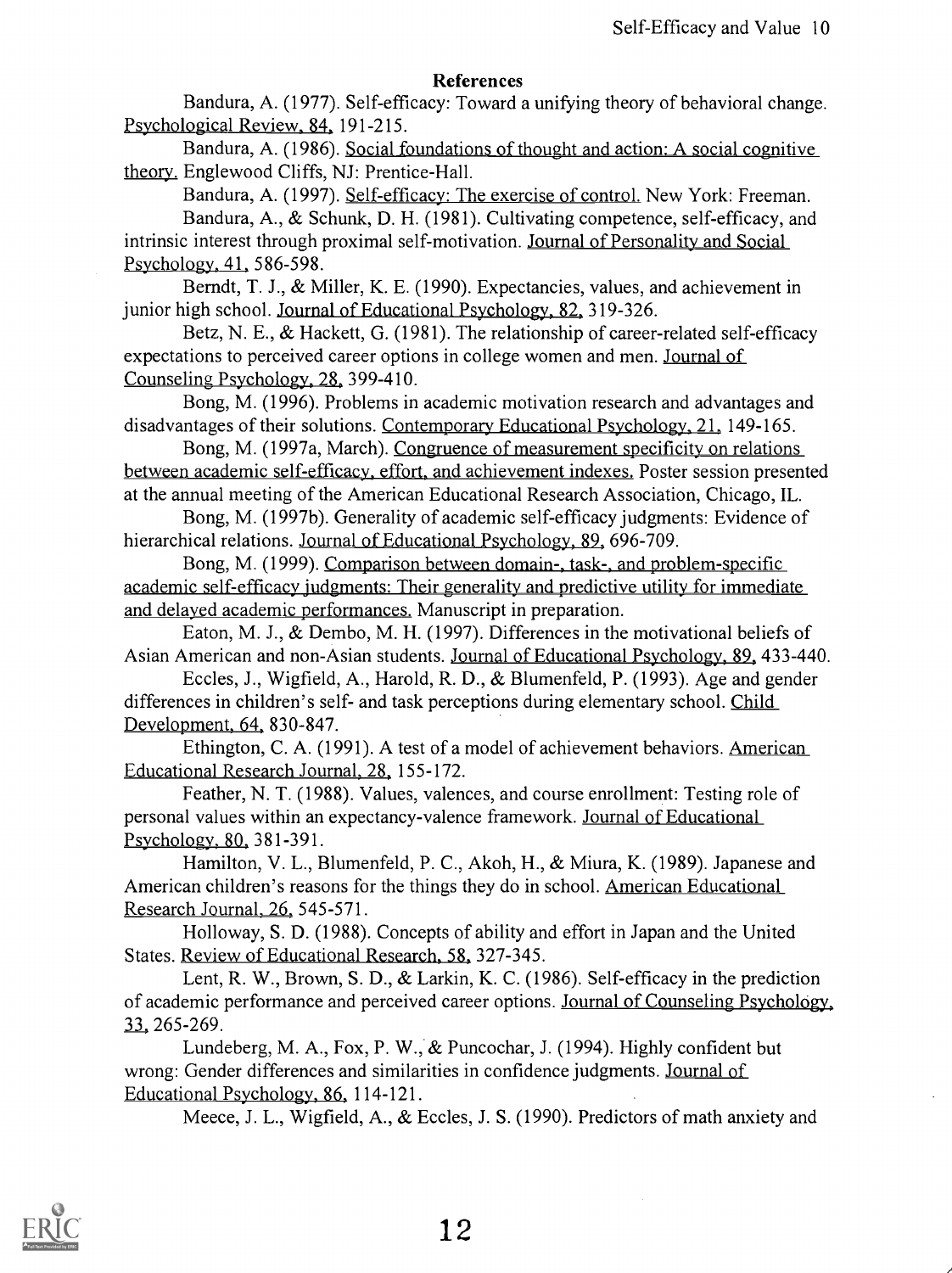its influence on young adolescents' course enrollment intentions and performance in mathematics. Journal of Educational Psychology, 82, 60-70.

Multon, K. D., Brown, S. D., & Lent, R. W. (1991). Relation of self-efficacy beliefs to academic outcomes: A meta-analytic investigation. Journal of Counseling Psychology, 38, 30-38.

Pajares, F. (1996). Self-efficacy beliefs in academic settings. Review of Educational Research, 66, 543-578.

Pajares, F., & Miller, M. D. (1994). Role of self-efficacy and self-concept beliefs in mathematical problem solving: A path analysis. Journal of Educational Psychology, 86, 193-203.

Pajares, F., & Miller, M. D. (1995). Mathematics self-efficacy and mathematics performances: The need for specificity of assessment. Journal of Counseling Psychology, 42, 190-198.

Pajares, F., Miller, M. D., & Johnson, M. J. (1999). Gender differences in writing self-beliefs of elementary school students. Journal of Educational Psychology, 91, 50-61.

Pajares, F., & Valiante, G. (1998). Grade level and gender differences in the writing self-beliefs of middle school students. Manuscript submitted for publication.

Pedhazur, E. J. (1982). Multiple regression in behavioral research: Explanation and prediction (2nd ed.). Forth Worth, TX: Holt, Rinehart and Winston.

Pintrich, P. R., & De Groot, E. V. (1990). Motivational and self-regulated learning components of classroom academic performance. Journal of Educational Psychology, 82, 33-40.

Pokay, P., & Blumenfeld, P. C. (1990). Predicting achievement early and late in the semester: The role of motivation and use of learning strategies. Journal of Educational Psychology, 82, 41-50.

Puncochar, J., Fox, P. W., Fritz, M. D., & Elbedour, S. (1996, April). Highly confident but wrong, revisited overseas: A cross-cultural comparison of overconfidence in Israeli and United States students. Paper presented at the annual meeting of the American Educational Research Association, New York.

Roeser, R. W., Midgley, C., Urdan, T. C. (1996). Perceptions of the school psychological environment and early adolescents' psychological and behavioral functioning in school: The mediating role of goals and belonging. <u>Journal of Educational</u> Psychology, 88, 408-422.

Schunk, D. H. (1981). Modeling and attributional effects on children's achievement: A self-efficacy analysis. Journal of Educational Psychology, 73, 93-105.

Schunk, D. H. (1991). Self-efficacy and academic motivation. Educational Psychologist, 26, 207-231.

Wigfield, A., & Eccles, J. S. (1992). The development of achievement task values: A theoretical analysis. Developmental Review. 12, 265-310.

Wigfield, A., Eccles, J. S., Yoon, K. S., Harold, R. D., Arbreton, A. J. A., Freedman-Doan, C., & Blumenfeld, P. C. (1997). Change in children's competence beliefs and subjective task values across the elementary school years: A 3-year study. Journal of Educational Psychology. 89, 451-469.

Zimmerman, B. J. (1995). Self-efficacy and educational development. In A. Bandura (Ed.), Self-efficacy in changing societies (pp. 202-231). New York: Cambridge University Press.

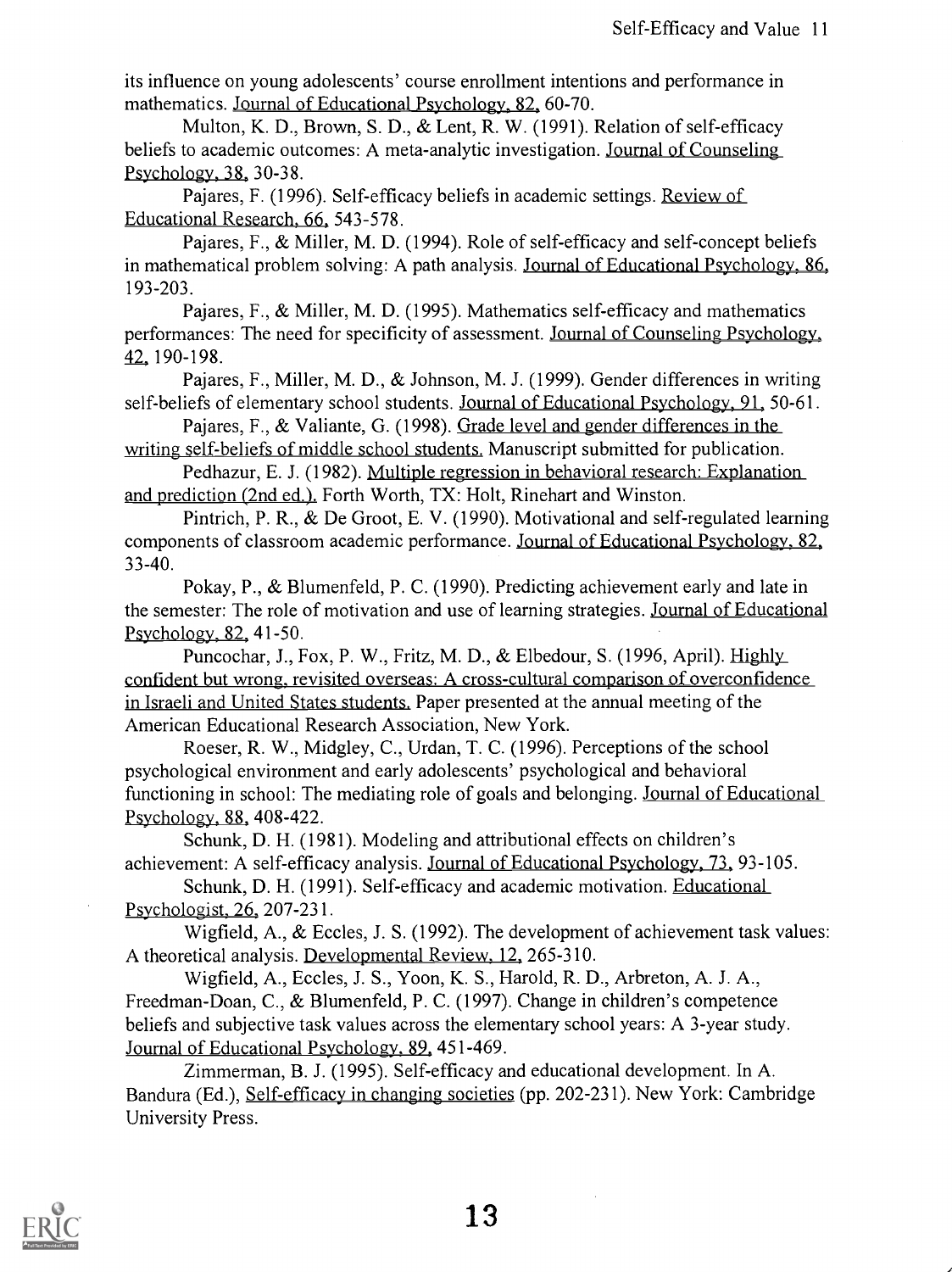Zimmerman, B. J., Bandura, A., & Martinez-Pons, M. (1992). Self-motivation for academic attainment: The role of self-efficacy beliefs and personal goal setting. American Educational Research Journal, 29, 663-676.

Zimmerman, B. J., & Martinez-Pons, M. (1988). Construct validation of a strategy model of student self-regulated learning. Journal of Educational Psychology. 80, 284-290.

#### Footnote

Substantive results from the path analysis did not change when problem-specific selfefficacy entered the equation instead of course-specific self-efficacy, except that positive relations between self-efficacy and task-value factors disappeared.

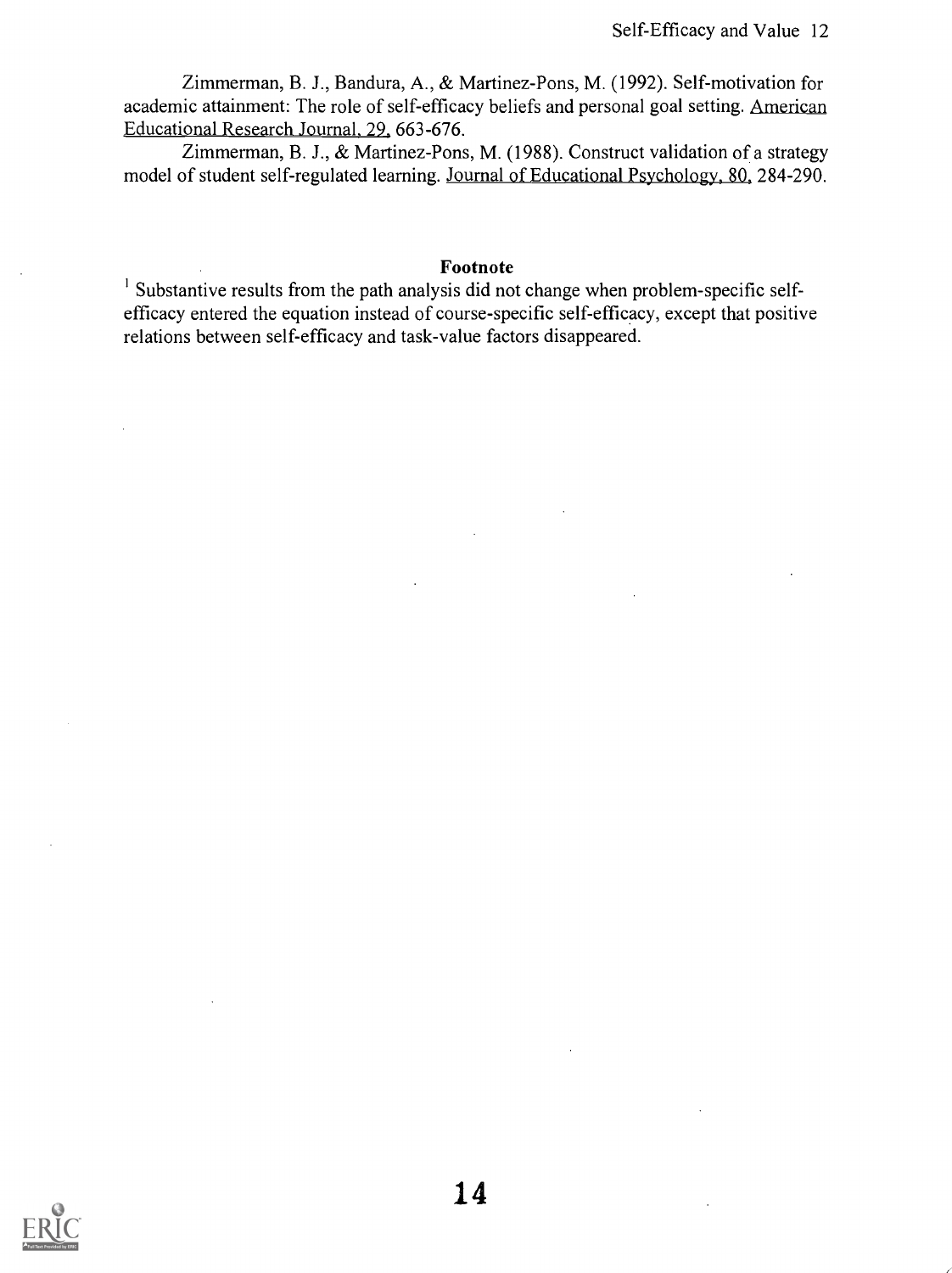$\ddot{\phantom{0}}$ 

ERIC

 $\ddot{\phantom{a}}$ 

|                |                                                                  |                           |   |                      |   | Factors        |                     |                   |                       |
|----------------|------------------------------------------------------------------|---------------------------|---|----------------------|---|----------------|---------------------|-------------------|-----------------------|
|                |                                                                  |                           |   | $\Box$               |   |                |                     | $\Gamma2$         |                       |
|                | Item                                                             |                           | 2 | $\mathbf{\tilde{c}}$ | 4 | $\overline{5}$ |                     | $\mathbf{\Omega}$ | $\tilde{\phantom{0}}$ |
|                | Self-Efficacy for Academic Achievement                           |                           |   |                      |   |                |                     |                   |                       |
|                | Can master courses taken this semester                           | .76                       |   |                      |   |                | 87                  |                   |                       |
| $\overline{c}$ | Can master even the hardest course if try                        | .75                       |   |                      |   |                | $\ddot{\mathbf{S}}$ |                   |                       |
| $\dot{5}$      | the coursework if not give up<br>Can do a good job on almost all | 85                        |   |                      |   |                | 49                  |                   |                       |
| 4.             | Can do an excellent job on problems and tasks assigned this      | $\ddot{\mathcal{L}}$      |   |                      |   |                | 64                  |                   |                       |
|                | semester                                                         |                           |   |                      |   |                |                     |                   |                       |
| s.             | Think one has superb learning capabilities                       | $\ddot{\mathcal{O}}$      |   |                      |   |                | $\ddot{ }$          |                   |                       |
| Ġ.             | Will be able to learn materials taught in college                | .74                       |   |                      |   |                |                     | 50                |                       |
| 7.             | this semester (T1 only)<br>Expect to receive a good grade        | $\widetilde{\mathcal{S}}$ |   |                      |   |                | ł                   |                   |                       |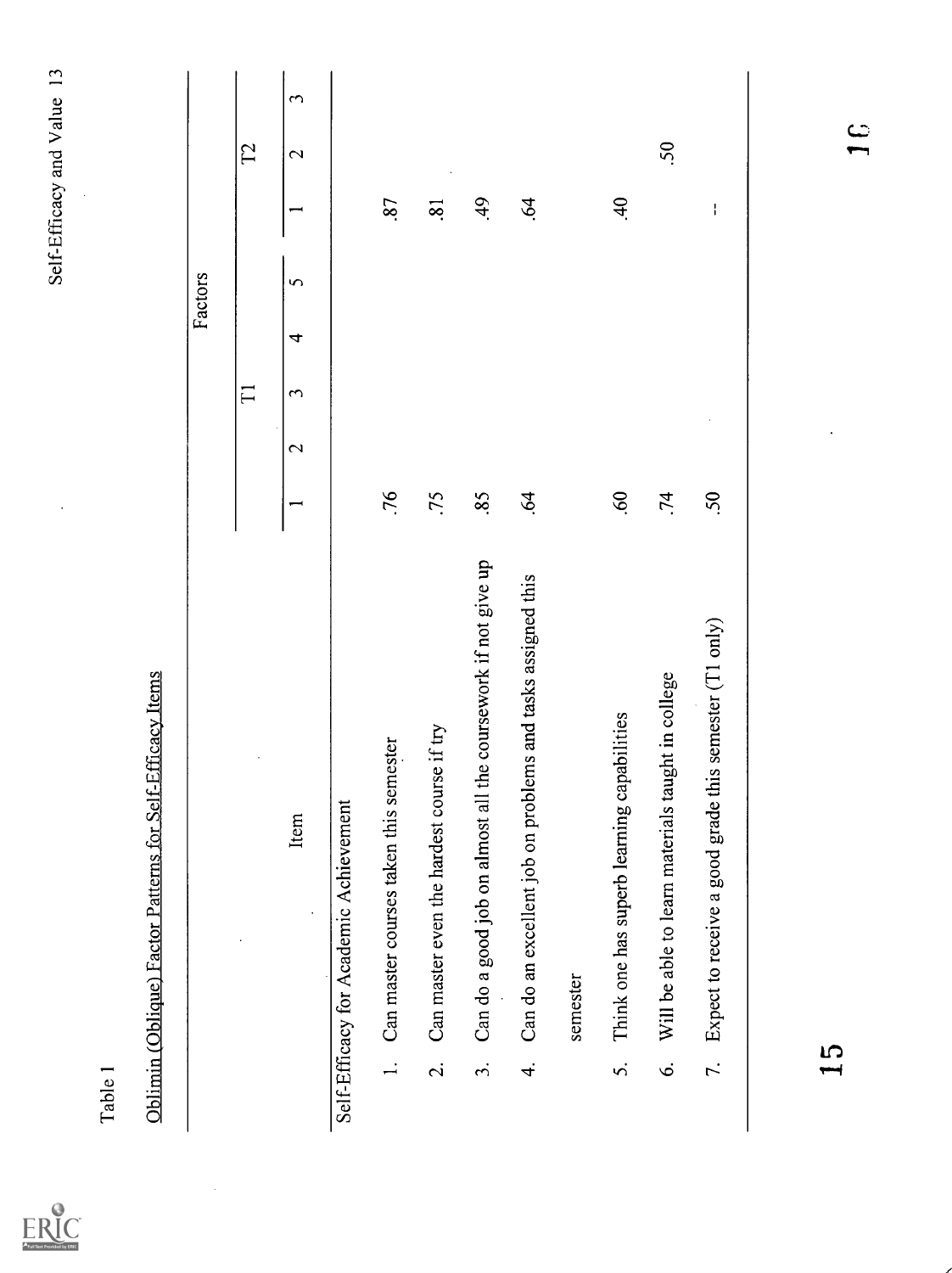$\label{eq:ex1} \underset{\text{A<sub>full test</sub> provided by ERC}}{\sum\limits_{\text{A<sub>full test</sub> provided by ERC}}}$ 

|                          | Table 1 (continued)                                            |                          | $\lambda$         |                     |   |          |                          |                   |                      |
|--------------------------|----------------------------------------------------------------|--------------------------|-------------------|---------------------|---|----------|--------------------------|-------------------|----------------------|
|                          |                                                                |                          | $\cdot$           |                     |   | Factors  |                          |                   |                      |
|                          |                                                                |                          |                   | $\overline{\Gamma}$ |   |          |                          | $\Gamma$          |                      |
|                          | Items                                                          | $\overline{\phantom{0}}$ | $\mathbf{\Omega}$ | $\tilde{ }$         | 4 | $\sigma$ | $\overline{\phantom{0}}$ | $\mathbf{\Omega}$ | $\tilde{\mathbf{c}}$ |
|                          | Course-specific self-efficacy                                  |                          |                   |                     |   |          |                          |                   |                      |
|                          | Can master contents taught in this course<br>$\frac{1}{2}$     |                          | 69.               |                     |   |          |                          | 87                |                      |
| $\overline{\mathcal{L}}$ | Can master even the hardest content in this course if try      |                          | .74               |                     |   |          |                          | .76               |                      |
| $\ddot{3}$               | Think one is a good student in this course                     |                          | 59                |                     |   |          |                          | 83                |                      |
| $\vec{r}$                | Can do a good job comprehending almost all the materials in    |                          | .73               |                     |   |          |                          | 85                |                      |
|                          | this course if not give up                                     |                          |                   |                     |   |          |                          |                   |                      |
| $\dot{\delta}$           | Can do an excellent job on problems and tasks assigned in this |                          | $\ddot{q}$        |                     |   |          |                          | $\overline{6}$    |                      |
|                          | course                                                         |                          |                   |                     |   |          |                          |                   |                      |
| $\acute{\circ}$          | capabilities for this course<br>Think one has superb learning  |                          | 59                | 33                  |   |          |                          | .72               |                      |
| $\overline{\tau}$ .      | taught in this course<br>Will be able to learn materials       |                          | $\overline{71}$   |                     |   |          |                          | .65               |                      |
| $\infty$                 | Expect to receive a good grade in this course                  |                          | 52                |                     |   |          |                          | $\dot{4}$         | 36                   |
|                          |                                                                |                          |                   |                     |   |          |                          |                   |                      |
|                          | $\mathbf{r}$                                                   |                          |                   |                     |   |          |                          | $\frac{8}{1}$     |                      |
|                          |                                                                |                          |                   |                     |   |          |                          |                   |                      |
|                          |                                                                |                          |                   |                     |   |          |                          |                   |                      |
|                          |                                                                |                          |                   |                     |   |          |                          |                   |                      |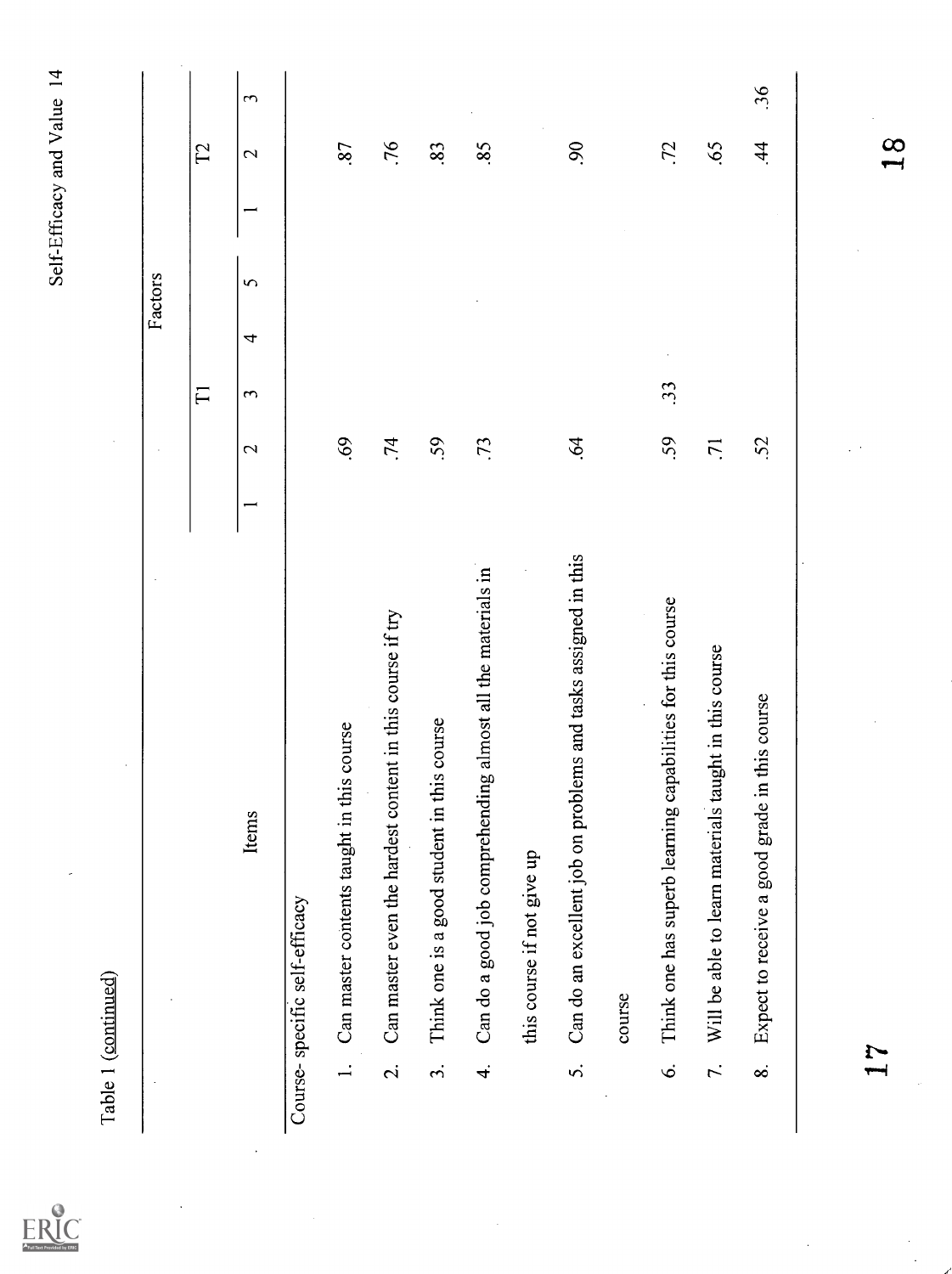$\ddot{\phantom{a}}$ 

 $ERC$ 

|                          |                                                                |                   |                       |   | Factors  |    |                   |                       |
|--------------------------|----------------------------------------------------------------|-------------------|-----------------------|---|----------|----|-------------------|-----------------------|
|                          |                                                                |                   | $\Gamma$              |   |          |    | $\Gamma$          |                       |
|                          | Items                                                          | $\mathbf{\Omega}$ | $\tilde{\phantom{0}}$ | 4 | $\sigma$ |    | $\mathbf{\Omega}$ | $\tilde{\phantom{0}}$ |
|                          | Content-specific self-efficacy                                 |                   |                       |   |          |    |                   |                       |
|                          | Can do an excellent job on tasks and problems on (T1 /T2)      |                   |                       |   |          |    | $\cdot$           |                       |
| $\overline{a}$           | Definitions of IT /Attributes of instructional media           |                   | $\mathcal{L}$         |   |          |    |                   | 88.                   |
| $\overline{\mathcal{L}}$ | Domains and subcategories of IT /Planning for the use of       |                   | .74                   |   |          |    |                   | $\overline{6}$        |
|                          | instructional media                                            |                   |                       |   |          |    |                   |                       |
| $\dot{\mathfrak{c}}$     | Historical development of IT /Non-projected and projected      |                   | $\overline{7}$        |   |          |    |                   | 85                    |
|                          | visuals                                                        |                   |                       |   |          |    |                   |                       |
| $\vec{r}$                | Theories of learning and instruction /Instructional slides and |                   | 85                    |   |          |    |                   | $\overline{6}$        |
|                          | television                                                     |                   |                       |   |          |    |                   |                       |
| $\dot{\delta}$           | Systematic design and development of instruction /Computer-    |                   | .75                   |   |          |    |                   | 85                    |
|                          | assisted instruction and multimedia learning                   |                   |                       |   |          |    |                   |                       |
|                          |                                                                |                   |                       |   |          |    |                   |                       |
|                          | 19                                                             |                   |                       |   |          | ţ. | $\frac{6}{2}$     |                       |
|                          |                                                                |                   |                       |   |          |    |                   |                       |
|                          |                                                                |                   |                       |   |          |    |                   |                       |

 $\frac{1}{2}$ 

 $\frac{1}{\sqrt{2}}$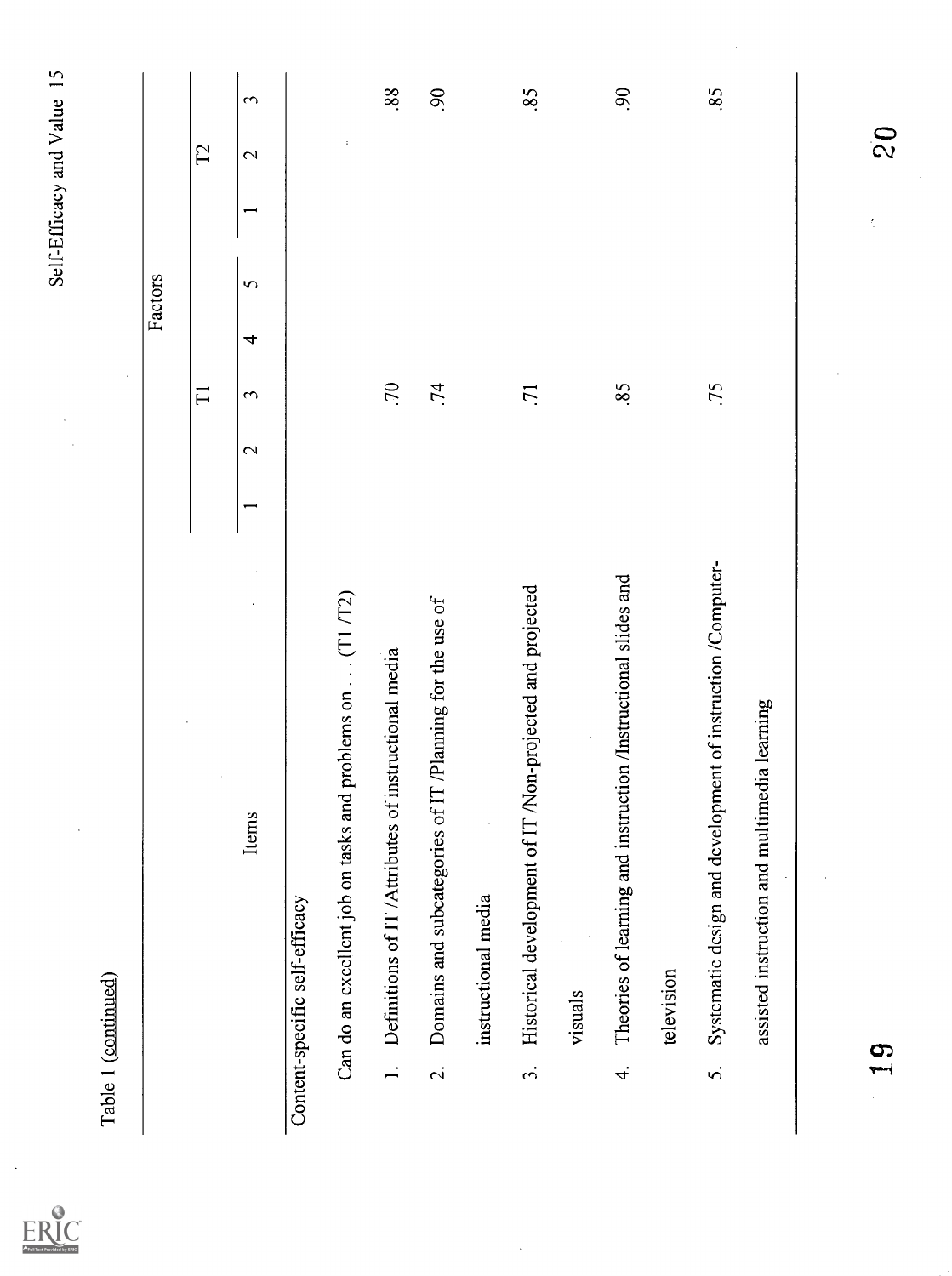|                          |                                                                      | $\overline{\Gamma}$                                                   |               |          |   | $\Gamma$          |
|--------------------------|----------------------------------------------------------------------|-----------------------------------------------------------------------|---------------|----------|---|-------------------|
|                          |                                                                      |                                                                       |               |          |   |                   |
|                          | Items                                                                | $\mathbf{\tilde{c}}$<br>$\mathbf{\Omega}$<br>$\overline{\phantom{0}}$ | 4             | $\sigma$ | ⇁ | $\mathbf{\Omega}$ |
|                          | Problem-specific self-efficacy                                       |                                                                       |               |          |   |                   |
|                          | types/contents were presented:<br>Actual problem(s) of the following |                                                                       |               |          |   |                   |
| $\frac{1}{1}$            | Comparison between 1977 and 1994 definitions of IT                   |                                                                       | $\mathcal{L}$ |          |   |                   |
| $\overline{\mathcal{N}}$ | Edgar Dale's Cone of Experience                                      |                                                                       | <b>S2</b>     |          |   |                   |
| $\ddot{\mathcal{S}}$     | Subcategories of each domain of IT                                   |                                                                       | .70           |          |   |                   |
| $\vec{r}$                | Historical development of IT                                         |                                                                       | .68           |          |   |                   |
| S.                       | Characteristics of each domain of IT                                 |                                                                       | 82            |          |   |                   |
| $\ddot{\circ}$           | Components of computer-based instruction                             |                                                                       | .66           |          |   |                   |
| $\tilde{\mathcal{L}}$    | Comparison between formative and summative evaluation                |                                                                       |               | 56       |   |                   |
| $\dot{\infty}$           | Theories of learning                                                 |                                                                       |               | .74      |   |                   |
| $\dot{\infty}$           | Transfer and interference                                            |                                                                       |               | 60       |   |                   |
|                          | 10. Advantages of systematic design of instruction                   |                                                                       | $\ddot{3}$    | 43       |   |                   |

 $\ddot{\phantom{0}}$ 

Self-Efficacy and Value 16

l,

 $ERIC$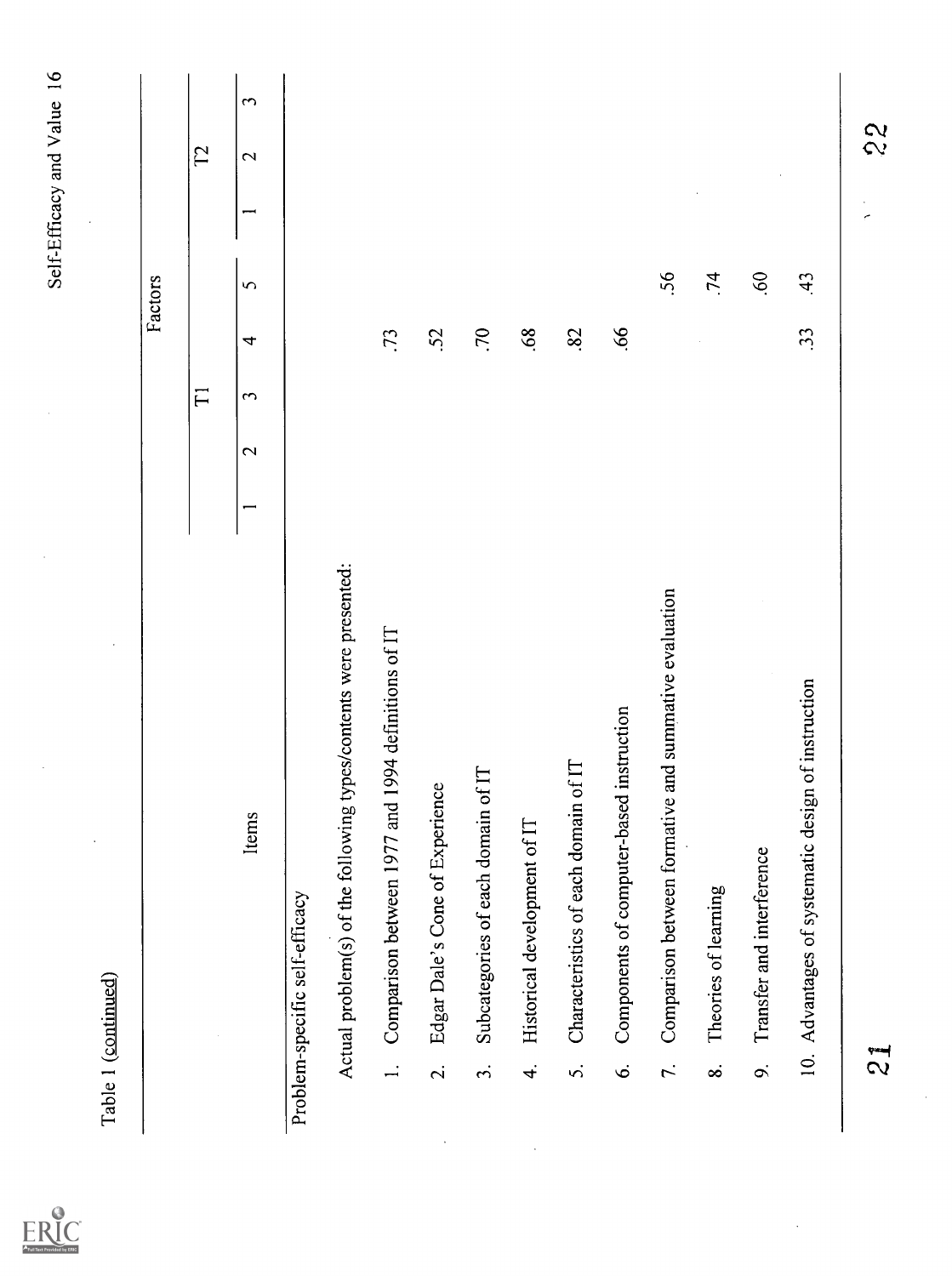|                                         |                                                                                                                                |                 |                                           |              |     | Factors    |     |                   |                      |
|-----------------------------------------|--------------------------------------------------------------------------------------------------------------------------------|-----------------|-------------------------------------------|--------------|-----|------------|-----|-------------------|----------------------|
|                                         |                                                                                                                                |                 |                                           | $\Gamma$     |     |            |     | $\Gamma$          |                      |
|                                         | Items                                                                                                                          |                 | $\mathbf{\Omega}$<br>$\ddot{\phantom{0}}$ | $\mathbf{c}$ | 4   | $\sigma$   |     | $\mathbf{\Omega}$ | $\tilde{\mathbf{c}}$ |
| Setting instructional goals<br>$\equiv$ |                                                                                                                                |                 |                                           |              | 37  | 59         |     |                   |                      |
| 12. Types of learned capabilities       |                                                                                                                                |                 |                                           |              |     | 77         |     |                   |                      |
| 13. Subordinate skills analysis         |                                                                                                                                |                 |                                           |              |     | $\ddot{s}$ |     |                   |                      |
| 14. Setting performance objectives      |                                                                                                                                |                 |                                           | 32           |     | 68         |     |                   |                      |
| 15. Instructional strategies            |                                                                                                                                |                 |                                           |              |     | $\dot{6}$  |     |                   |                      |
| % variance explained                    |                                                                                                                                | $\overline{61}$ | 35.9                                      | 3.8          | 4.4 | 14.8       | 6.3 | 48.6              | 13.1                 |
| instructional technology.               | Note. Factor loadings less than .30 were not presented for clarity. Problem-specific self-efficacy was assessed at T1 only. IT |                 |                                           |              |     |            |     | $\mathcal{H}$     |                      |
|                                         |                                                                                                                                |                 |                                           |              |     |            |     |                   |                      |
|                                         |                                                                                                                                |                 |                                           |              |     |            |     |                   |                      |
|                                         |                                                                                                                                |                 |                                           |              |     |            |     |                   |                      |
| 23                                      |                                                                                                                                |                 |                                           |              |     |            |     |                   |                      |
|                                         |                                                                                                                                |                 |                                           |              |     |            | 24  |                   |                      |

 $\ddot{\phantom{0}}$ 

ERIC

 $\ddot{\phantom{0}}$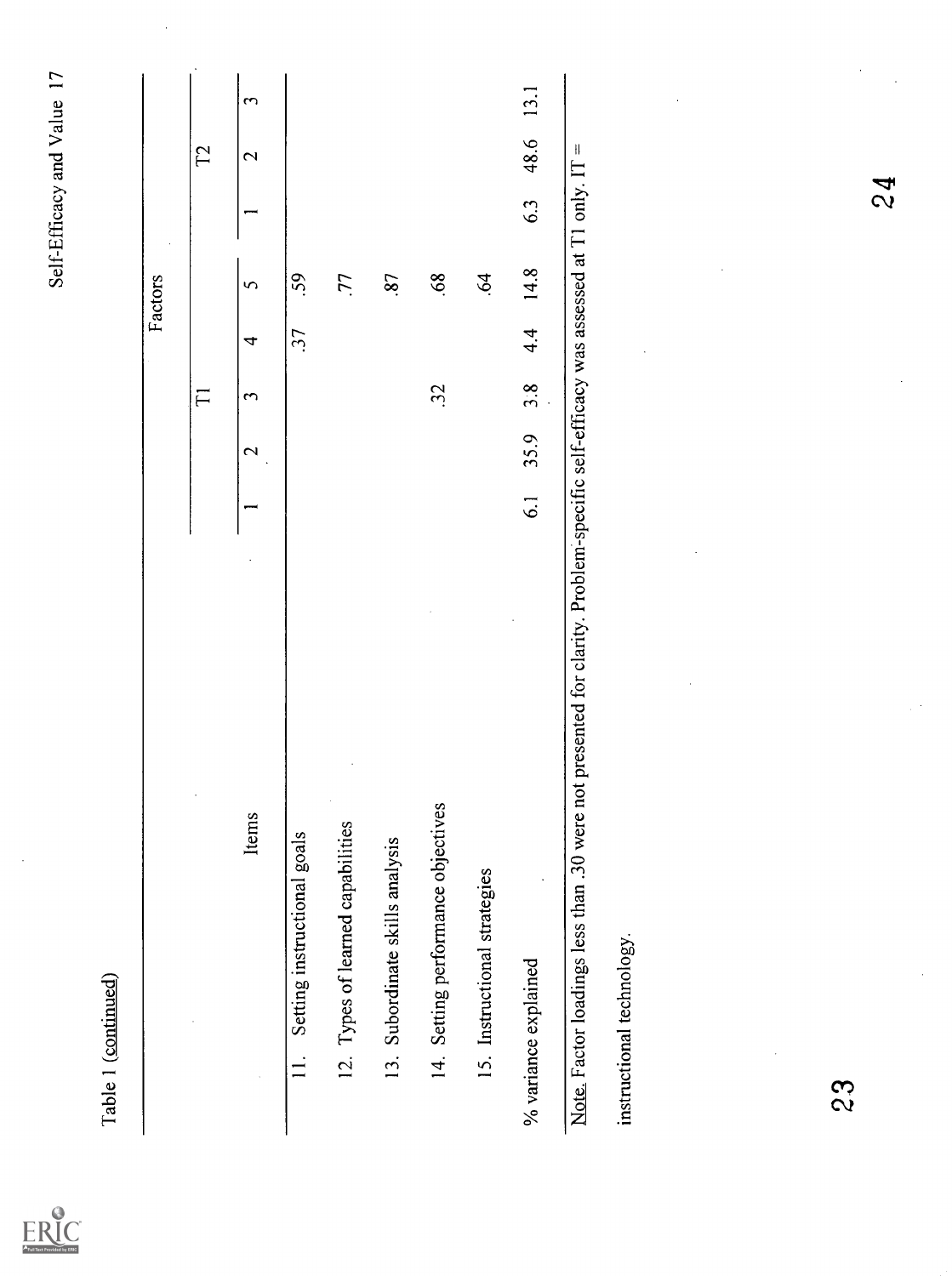$\ddot{\phantom{0}}$ 

 $\boxed{\prod\limits_{\mathbf{A}_{\text{fullTest}}}\prod\limits_{\text{Proofed} \text{ of } \mathbf{y}_{\text{EHC}}}}$ 

 $\ddot{\phantom{0}}$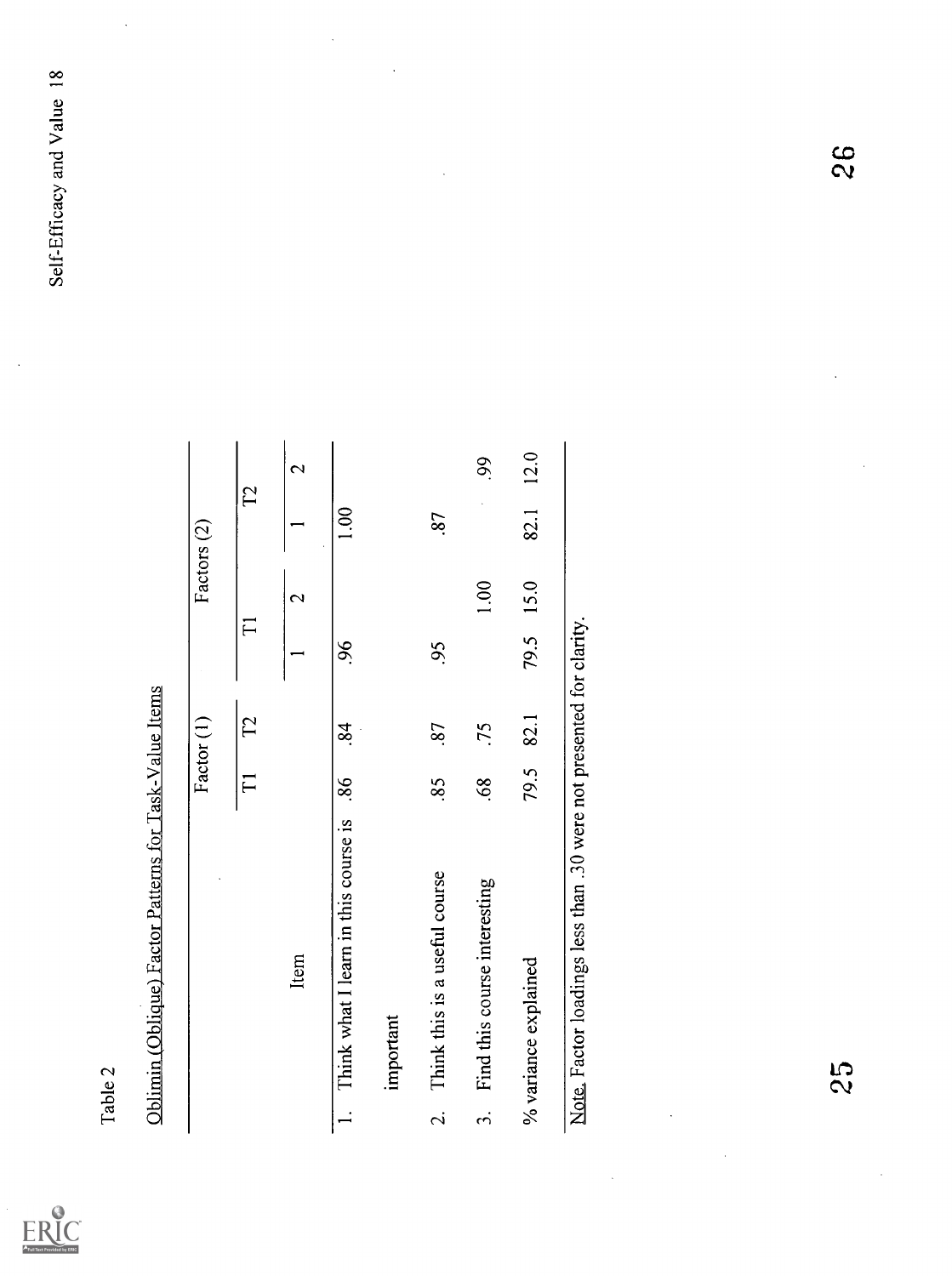# Table 3

|  | Means, Standard Deviations, and Standardized Item Alphas for Scales |  |
|--|---------------------------------------------------------------------|--|
|  |                                                                     |  |

|                                     |             | T <sub>1</sub> |          |             | T <sub>2</sub> |          |
|-------------------------------------|-------------|----------------|----------|-------------|----------------|----------|
| Scale                               | $\mathbf M$ | <b>SD</b>      | $\alpha$ | M           | <b>SD</b>      | $\alpha$ |
| Self-efficacy for self-regulated    | 3.09        | .54            | .83      | 3.12        | .53            | .86      |
| learning                            |             |                |          |             |                |          |
| Self-efficacy for academic          | 3.27        | .66            | .90      | 3.18        | .55            | .83      |
| achievement                         |             |                |          |             |                |          |
| Course-specific self-efficacy       | 3.21        | .58            | .92      | 3.12        | .63            | .92      |
| Content-specific self-efficacy      | 3.04        | .63            | .92      | 3.15        | .65            | .94      |
| Problem-specific self-efficacy:     | 73.21       | 12.55          | .83      |             |                |          |
| Definitions and History of IT       |             |                |          |             |                |          |
| Problem-specific self-efficacy:     | 72.88       | 12.70          | .91      |             |                |          |
| <b>Instructional Design</b>         |             |                |          |             |                |          |
| Utility value                       | 3.25        | .76            | .91      | 3.30        | .73            | .90      |
| Intrinsic value                     | 2.94        | .99            |          | 3.08        | .94            |          |
| Future course enrollment intentions | 2.53        | .98            | .94      | 2.53        | .95            | .92      |
| <b>Performance Measures</b>         | $25.05^a$   | 2.47           |          | $29.70^{b}$ | 2.93           |          |

Note. Ns vary from 121 to 159 due to missing data. A response scale for problem-specific selfefficacy ranged from 0 (not confident at all) to 100 (real confident). All other response scales ranged from 1 (not at all true) to 5 (very true).

 $a$  out of 30 maximum possible.  $b$  out of 34 maximum possible.

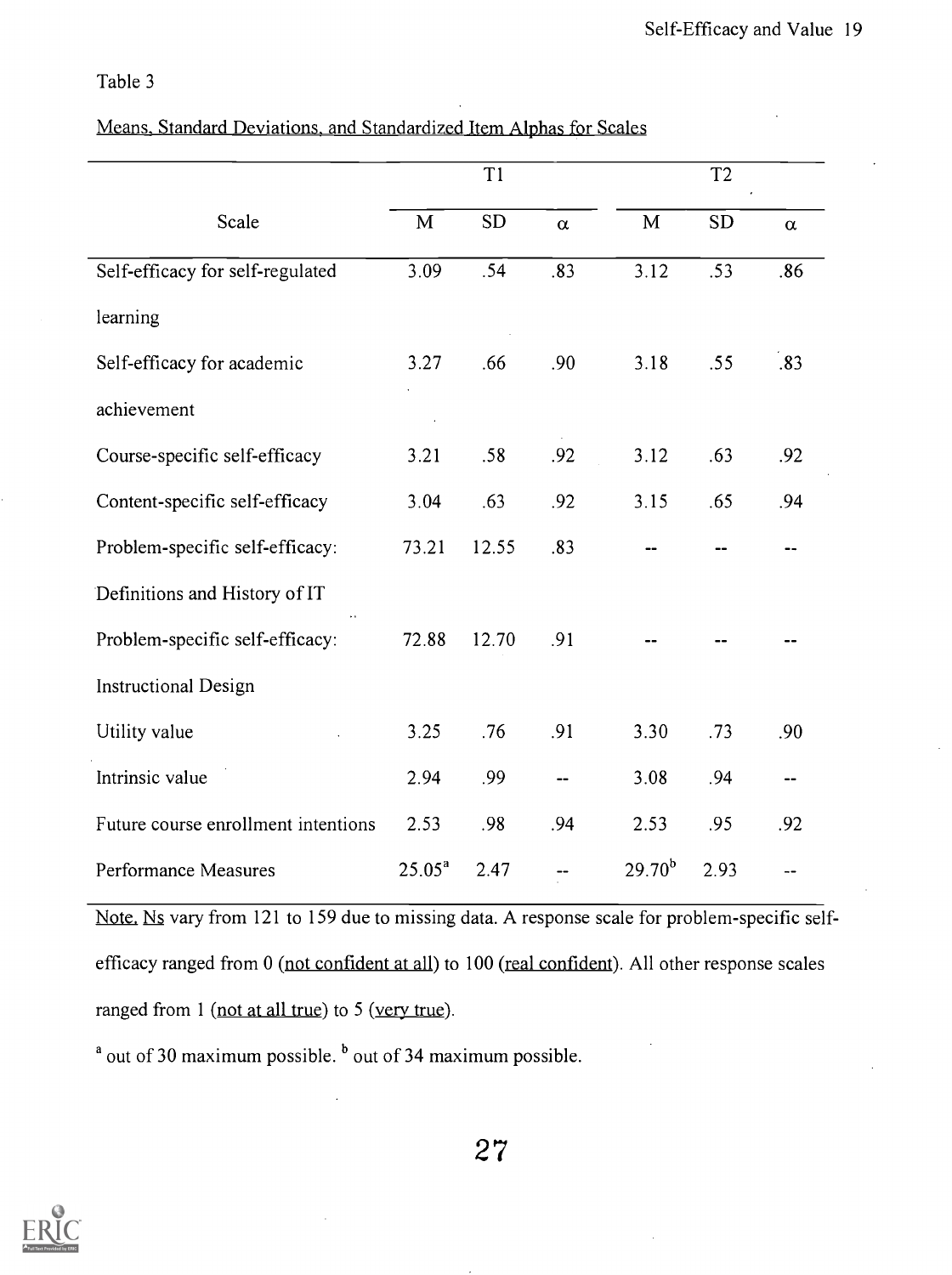| Full Text Provided by ERIC |
|----------------------------|

| 4<br>₹               |  |
|----------------------|--|
| ¢                    |  |
|                      |  |
| $\bar{\mathfrak{a}}$ |  |
|                      |  |

 $\ddot{\cdot}$ 

|                      | Table 4                                             |                          |                 |                          |                                 |          |              |                              |                  |                        |                 |                 |              |                  |                |                 |                 |        | Self-Efficacy and Value 20 |
|----------------------|-----------------------------------------------------|--------------------------|-----------------|--------------------------|---------------------------------|----------|--------------|------------------------------|------------------|------------------------|-----------------|-----------------|--------------|------------------|----------------|-----------------|-----------------|--------|----------------------------|
|                      | Zero-Order Correlation Coefficients Among Variables |                          |                 |                          |                                 |          |              |                              |                  |                        |                 |                 |              |                  |                |                 |                 |        |                            |
|                      | Variable                                            | $\overline{\phantom{0}}$ | $\mathbf{C}$    | $\sim$                   | 4                               | $\sim$   | $\circ$      | $\overline{ }$               | $\infty$         | $\bullet$              | $\overline{10}$ | $\overline{11}$ | 12           | 13               | $\overline{1}$ | $\overline{15}$ | $\overline{16}$ | 17     | $\frac{8}{18}$             |
|                      | $\text{SRL}(\text{T1})$                             | 1.00                     |                 |                          |                                 |          |              |                              |                  |                        |                 |                 |              |                  |                |                 |                 |        |                            |
| $\dot{\mathcal{D}}$  | SRL (T2)                                            | $.78**1.00$              |                 |                          |                                 |          |              |                              |                  |                        |                 |                 |              |                  |                |                 |                 |        |                            |
| $\dot{\mathfrak{c}}$ | ASE (T1)                                            | $.58**$                  | $.51**1.00$     |                          |                                 |          |              |                              |                  |                        |                 |                 |              |                  |                |                 |                 |        |                            |
| $\vec{r}$            | ASE (T2)                                            |                          |                 | $52**$ $59**$ $69**1.00$ |                                 |          |              |                              |                  |                        |                 |                 |              |                  |                |                 |                 |        |                            |
| $\dot{\mathbf{v}}$   | SUB(T1)                                             | $.54**$                  | $.51***$        |                          | $.70***.62***1.00$              |          |              |                              |                  |                        |                 |                 |              |                  |                |                 |                 |        |                            |
| Ġ                    | SUB <sub>(T2)</sub>                                 | $.37**$                  | $**65$ .        |                          | $.50***$ .72 ** .68 ** 1.00     |          |              |                              |                  |                        |                 |                 |              |                  |                |                 |                 |        |                            |
| $\vec{r}$ .          | TSK(T1)                                             |                          | $.52***$ .53 ** | $.58**$                  | $.47**$                         | $**01$ . | $.51***1.00$ |                              |                  |                        |                 |                 |              |                  |                |                 |                 |        |                            |
| $\dot{\infty}$       | TSK <sub>(T2)</sub>                                 | $.45**$                  | $.55***$        | $**17$                   | $.55***$                        | $57**$   | $.54**$      | $.66**1.00$                  |                  |                        |                 |                 |              |                  |                |                 |                 |        |                            |
| o.                   | PRB A                                               | $.23*$                   | $.38**$         | .16                      | $.36**$                         | $.25**$  | $.25***$     | $.25**$                      | $.29**1.00$      |                        |                 |                 |              |                  |                |                 |                 |        |                            |
|                      | 10. PRB B                                           | $.31***$                 | $.35***$        | $.24**$                  | $.41**$                         | $.42**$  | $.45**$      | $.35***$                     | $.46**$          | $.63***1.00$           |                 |                 |              |                  |                |                 |                 |        |                            |
|                      | 11. UTL(T1)                                         |                          |                 |                          | $.27**$ $.34**$ $.34***$ $.26*$ | $.41**$  |              | $.26***$ $.32***$ $.42**$ 08 |                  |                        | $.05$ 1.00      |                 |              |                  |                |                 |                 |        |                            |
|                      | 12. UTIL (T2)                                       | $.36**$                  | $.41**$         | $.37**$                  | $.37**$                         | $41**$   | $.32***$     |                              |                  | $.29**$ $.36**$ $.24*$ | $.23*$          | $.64**1.00$     |              |                  |                |                 |                 |        |                            |
|                      | 13. ITR (T1)                                        | $.37***$                 | $.37***$        | $**65$ .                 | $.36**$                         | $.61**$  | $.39**$      | $.45**$                      | $^{**}0*$        | 07                     | $\frac{10}{1}$  | $.65***$        | $.55***1.00$ |                  |                |                 |                 |        |                            |
|                      | 14. ITR (T2)                                        | $.37***$                 |                 |                          | $4**23$ $*** 37** 36** 52**$    |          | $.44**$      |                              | $L1$ ** 0+ ** 0+ |                        | $\overline{11}$ | $.65***$        |              | $72**$ .68**1.00 |                |                 |                 |        |                            |
|                      |                                                     | 28                       |                 |                          |                                 |          |              |                              |                  |                        |                 |                 |              |                  |                |                 |                 | S<br>2 |                            |
|                      |                                                     |                          |                 |                          |                                 |          |              |                              |                  |                        |                 |                 |              |                  |                |                 |                 |        |                            |
|                      |                                                     |                          |                 |                          |                                 |          |              |                              |                  |                        |                 |                 |              |                  |                |                 |                 |        |                            |

 $\ddot{\phantom{0}}$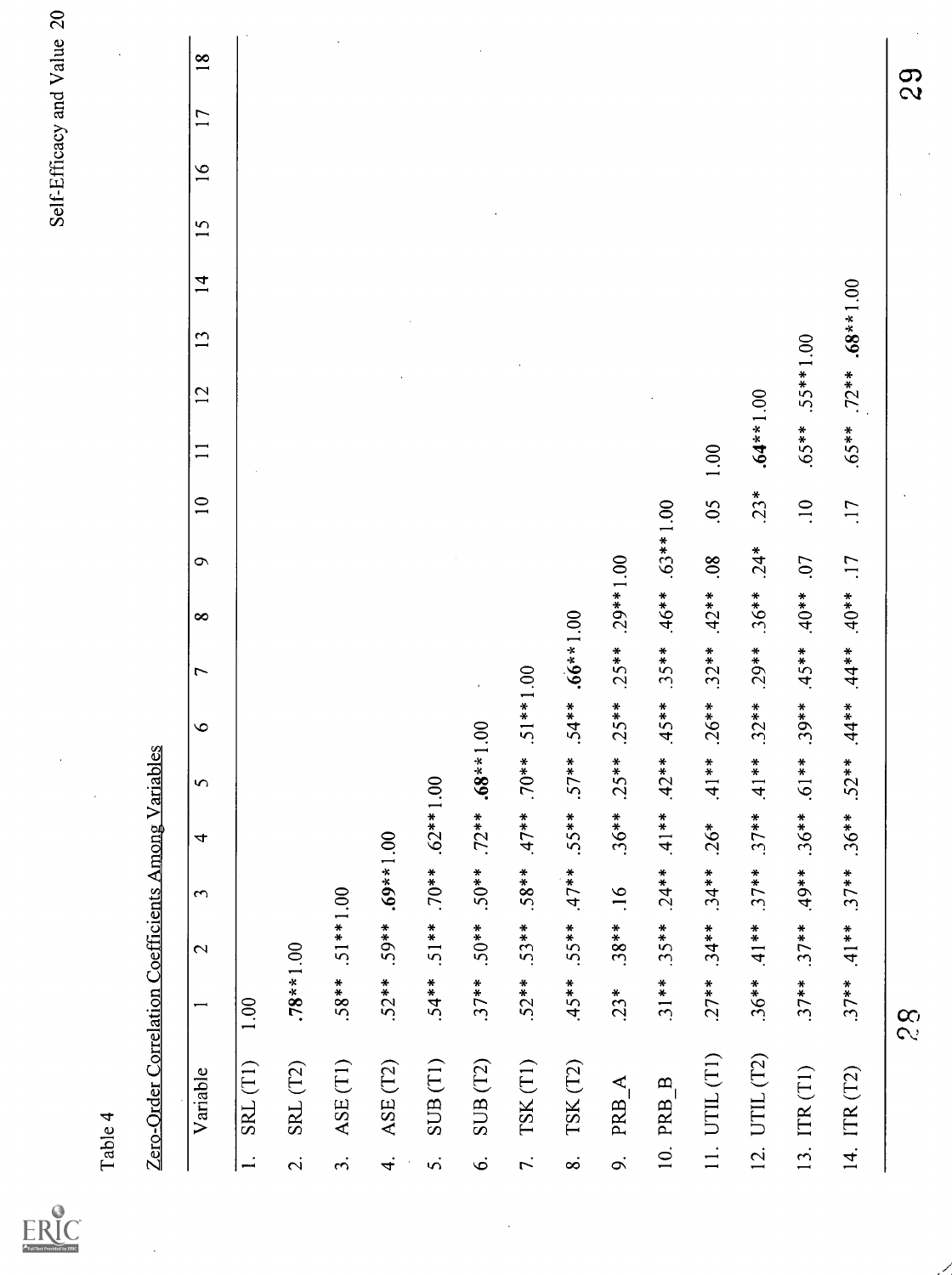|                                                                                                                                                    |                |             |                     |                |                 |                                               |                 |                 |                 |                 |                 |          |                 |                |                      |               | Self-Efficacy and Value 2                                                                    |                |
|----------------------------------------------------------------------------------------------------------------------------------------------------|----------------|-------------|---------------------|----------------|-----------------|-----------------------------------------------|-----------------|-----------------|-----------------|-----------------|-----------------|----------|-----------------|----------------|----------------------|---------------|----------------------------------------------------------------------------------------------|----------------|
| Table 4 (continued)                                                                                                                                |                |             |                     |                |                 | $\circ$                                       | $\overline{ }$  | $\infty$        | $\sigma$        | $\overline{10}$ |                 |          |                 | $\overline{1}$ | $\overline{15}$      |               | 17                                                                                           |                |
| Variables                                                                                                                                          |                | $\mathbf 2$ | 3                   | 4              | 5               |                                               |                 |                 |                 |                 | $\mathbf{1}$    | 12       | 13              |                |                      | $\frac{6}{1}$ |                                                                                              | $\frac{8}{10}$ |
| 15. $INT(T1)$                                                                                                                                      | $24*$          | $.43**$     | $.29**$             | $.36***$       | $44**$          | $.46**$                                       | $.31**$         | $.39**$         | $\overline{14}$ | $\overline{13}$ | $.47**$         | $.51**$  | $.51**$         | $.62**1.00$    |                      |               |                                                                                              |                |
| 16. INT (T2)                                                                                                                                       | $\frac{8}{18}$ | $.34**$     | $20*$               | $\frac{8}{18}$ | $.35**$         | $.27***$                                      | $.27***$        | $.27***$        | $\Xi$           | $\overline{60}$ | $.51**$         | $.58***$ | 59**            | $.69***$       | $.72**1.00$          |               |                                                                                              |                |
| 17. MID                                                                                                                                            | $\Xi$          | $.18*$      | $-0.3$              | $20*$          | $\overline{13}$ | $.29**$                                       | $\overline{12}$ | $\overline{11}$ | $.23**$         | $\Xi$           | $34**$          | $.23*$   | $\overline{14}$ | $.38***$       | $.25**$              | $.34***1.00$  |                                                                                              |                |
| EN<br>$\frac{8}{18}$                                                                                                                               | $\frac{4}{1}$  | $\vec{4}$   | $\ddot{\mathrm{S}}$ | $\frac{1}{2}$  | $.24**$         | $\frac{6}{1}$                                 | $.19*$          | $\frac{14}{ }$  | $\frac{4}{1}$   | $-15$           | $\overline{12}$ | $\Xi$    | $\overline{08}$ | $\dot{q}$      | $\ddot{\mathrm{00}}$ | $\frac{1}{2}$ | $.34**1.00$                                                                                  |                |
| Note. Ns vary due to pairwise deletion of missing data. Boldfaced entries represent stability coefficients. SRL = self-efficacy for self-regulated |                |             |                     |                |                 |                                               |                 |                 |                 |                 |                 |          |                 |                |                      |               |                                                                                              |                |
| learning; ASE = self-efficacy for academic achievement; SUB = course-specific self-efficacy; TSK = content-specific self-efficacy; PRB             |                |             |                     |                |                 |                                               |                 |                 |                 |                 |                 |          |                 |                |                      |               | $\blacktriangleleft$                                                                         | $\sf II$       |
| problem-specific self-efficacy (definitions and history                                                                                            |                |             |                     |                |                 |                                               |                 |                 |                 |                 |                 |          |                 |                |                      |               | of IT); PRB_B = problem-specific self-efficacy (instructional design); UTIL = utility value; |                |
| $ITR =$ intrinsic value; INT = future course enrollment                                                                                            |                |             |                     |                |                 | intentions; $MID = midterm$ ; $FIN = final$ . |                 |                 |                 |                 |                 |          |                 |                |                      |               |                                                                                              |                |
| * $p < 0.05$ . ** $p < 0.01$                                                                                                                       |                |             |                     |                |                 |                                               |                 |                 |                 |                 |                 |          |                 |                |                      |               |                                                                                              |                |
|                                                                                                                                                    |                |             |                     |                |                 |                                               |                 |                 |                 |                 |                 |          |                 |                |                      |               |                                                                                              |                |
|                                                                                                                                                    |                |             |                     |                |                 |                                               |                 |                 |                 |                 |                 |          |                 |                |                      |               |                                                                                              |                |
|                                                                                                                                                    |                |             |                     |                |                 |                                               |                 |                 |                 |                 |                 |          |                 |                |                      |               |                                                                                              |                |
|                                                                                                                                                    |                |             |                     |                |                 |                                               |                 |                 |                 |                 |                 |          |                 |                |                      |               |                                                                                              |                |
|                                                                                                                                                    |                |             |                     |                |                 |                                               |                 |                 |                 |                 |                 |          |                 |                |                      |               |                                                                                              |                |
| $\bar{\mathfrak{S}}$                                                                                                                               |                |             |                     |                |                 |                                               |                 |                 |                 |                 |                 |          |                 |                |                      |               | $\tilde{\mathcal{C}}$                                                                        |                |

 $\ddot{\phantom{0}}$ 

 $\frac{1}{2}$ 

 $\frac{1}{2}$ 

 $\frac{1}{2}$ 

 $ERIC$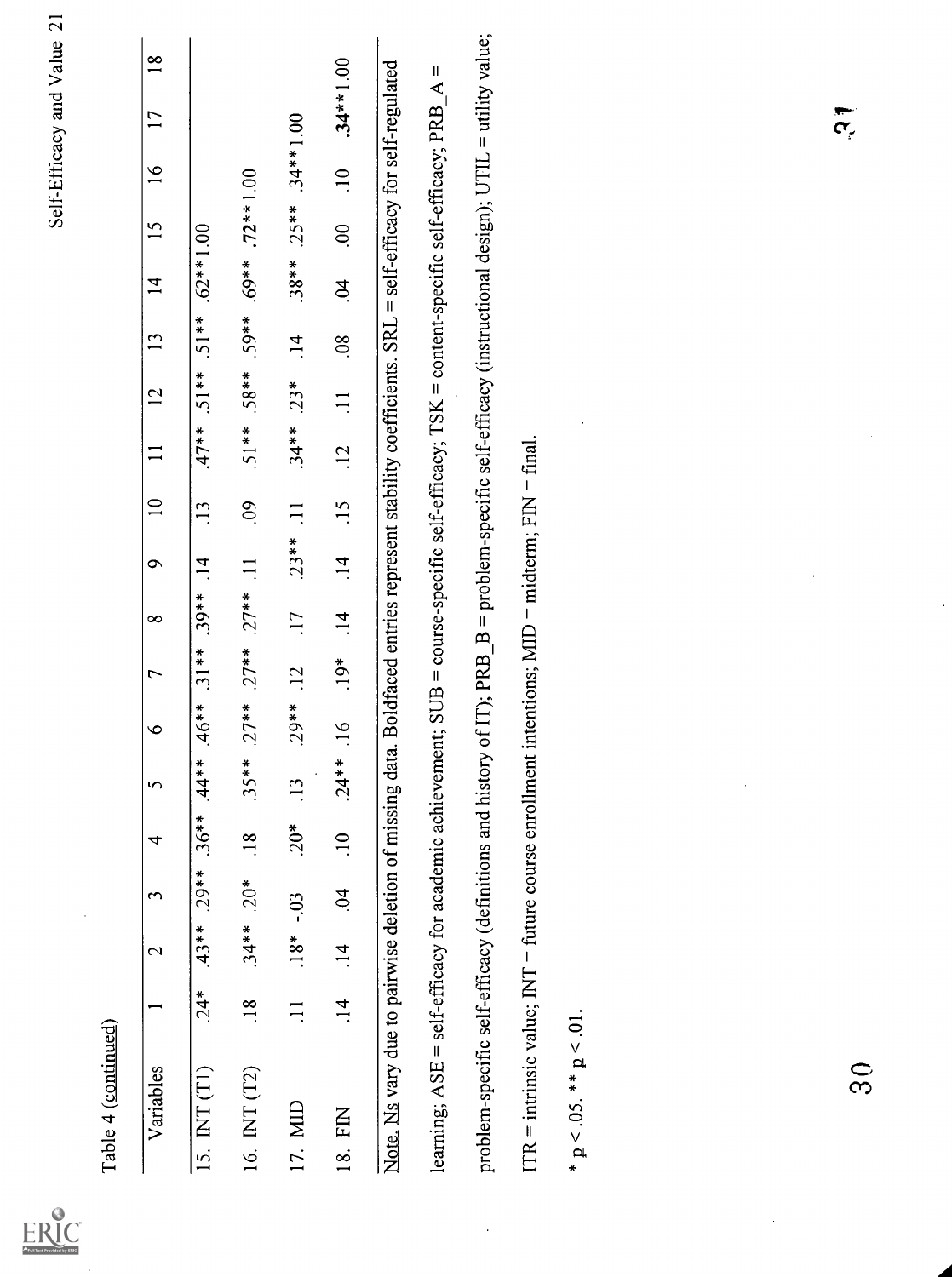Table 5

Multiple Regression Results With Midterm Scores, Final Scores, and Future Course

|                      |              |         | Dependent Variable |          |
|----------------------|--------------|---------|--------------------|----------|
| Independent Variable | $\text{MID}$ | INT(T1) | ${\rm FIN}$        | INT(T2)  |
| T1 Model             |              |         |                    |          |
| <b>SRL</b>           | .01          | .02     | $-.03$             | $-.06$   |
| <b>SUB</b>           | .13          | .19     | $.32*$             | $-.04$   |
| <b>UTIL</b>          | $.43**$      | $.25*$  | .13                | $.24*$   |
| <b>ITR</b>           | $-.23$       | $.24*$  | $-.20$             | $.48***$ |
| Adjusted $R^2$       | .11          | .30     | .04                | .36      |
| T2 Model             |              |         |                    |          |
| <b>SRL</b>           |              |         | $-0.00$            | .04      |
| <b>SUB</b>           |              |         | $.28*$             | $-.08$   |
| <b>UTIL</b>          |              |         | .23                | .19      |
| <b>ITR</b>           |              |         | $-26$              | $.58***$ |
| Adjusted $R^2$       |              |         | .06                | .49      |

### Enrollment Intentions as Dependent Variables

Note.  $SRL = self\text{-efficacy}$  for self-regulated learning;  $ASE = self\text{-efficacy}$  for academic achievement;  $SUB = course-specific self-efficacy; TSK = content-specific self-efficacy;$ PRB  $\overline{A}$  = problem-specific self-efficacy (definitions and history of IT); PRB  $\overline{B}$  = problem-specific self-efficacy (instructional design);  $UTIL =$  utility value;  $ITR =$  intrinsic value;  $INT = future course enrollment intentions; MID = midterm; FIN = final.$ \*  $p < .05$ . \*\*  $p < .01$ . \*\*\*  $p < .001$ .

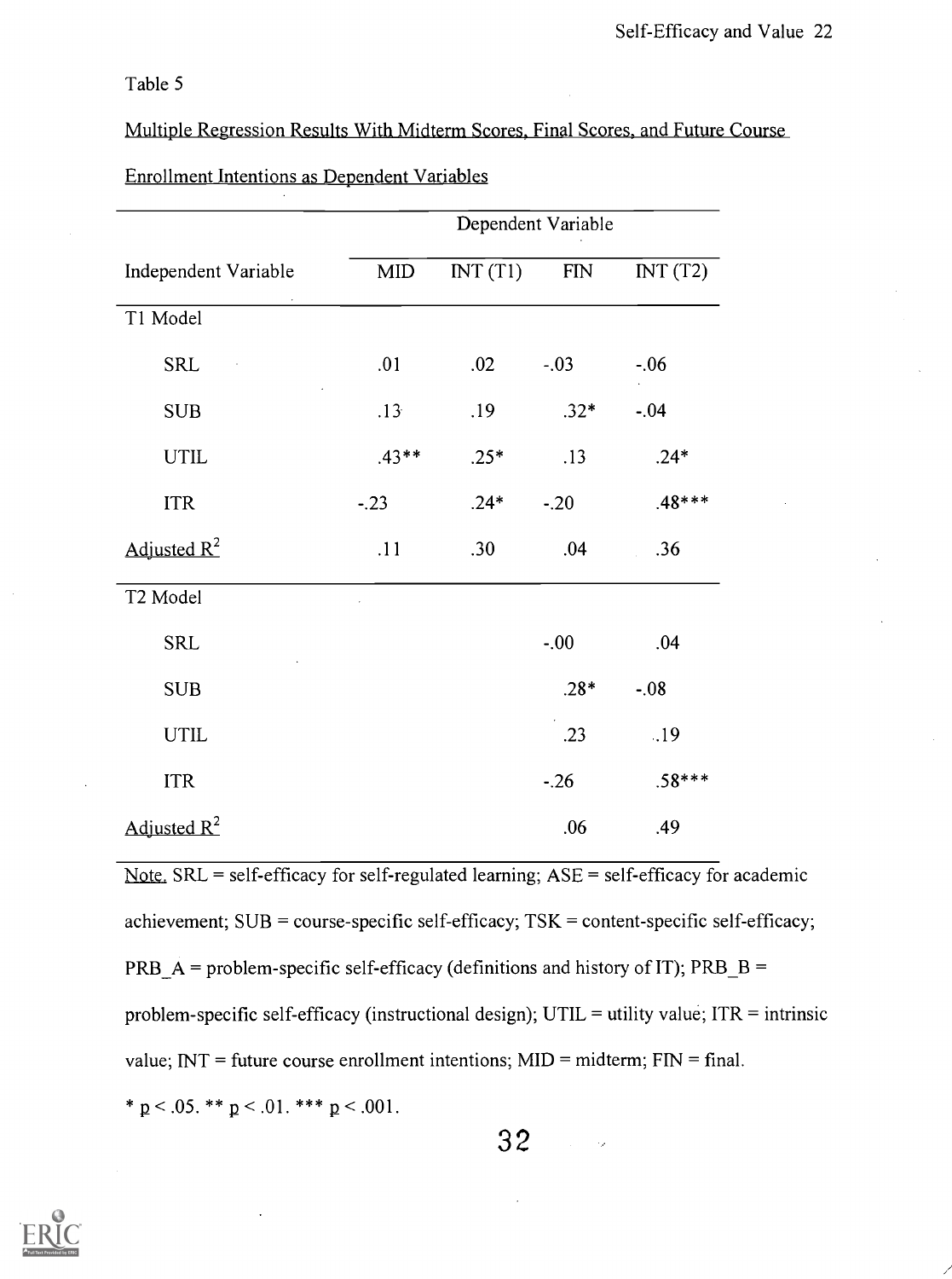

Figure 1. Standardized coefficients for significant paths among variables in the model (p  $<$  0.05; p = 0.05 for the dotted line). SRL = self-efficacy for self-regulated learning; SE = course-specific self-efficacy; UTIL = utility value;  $ITR$  = intrinsic value;  $INT = future$ course enrollment intentions;  $MID = midterm$ ;  $FIN = final$ .



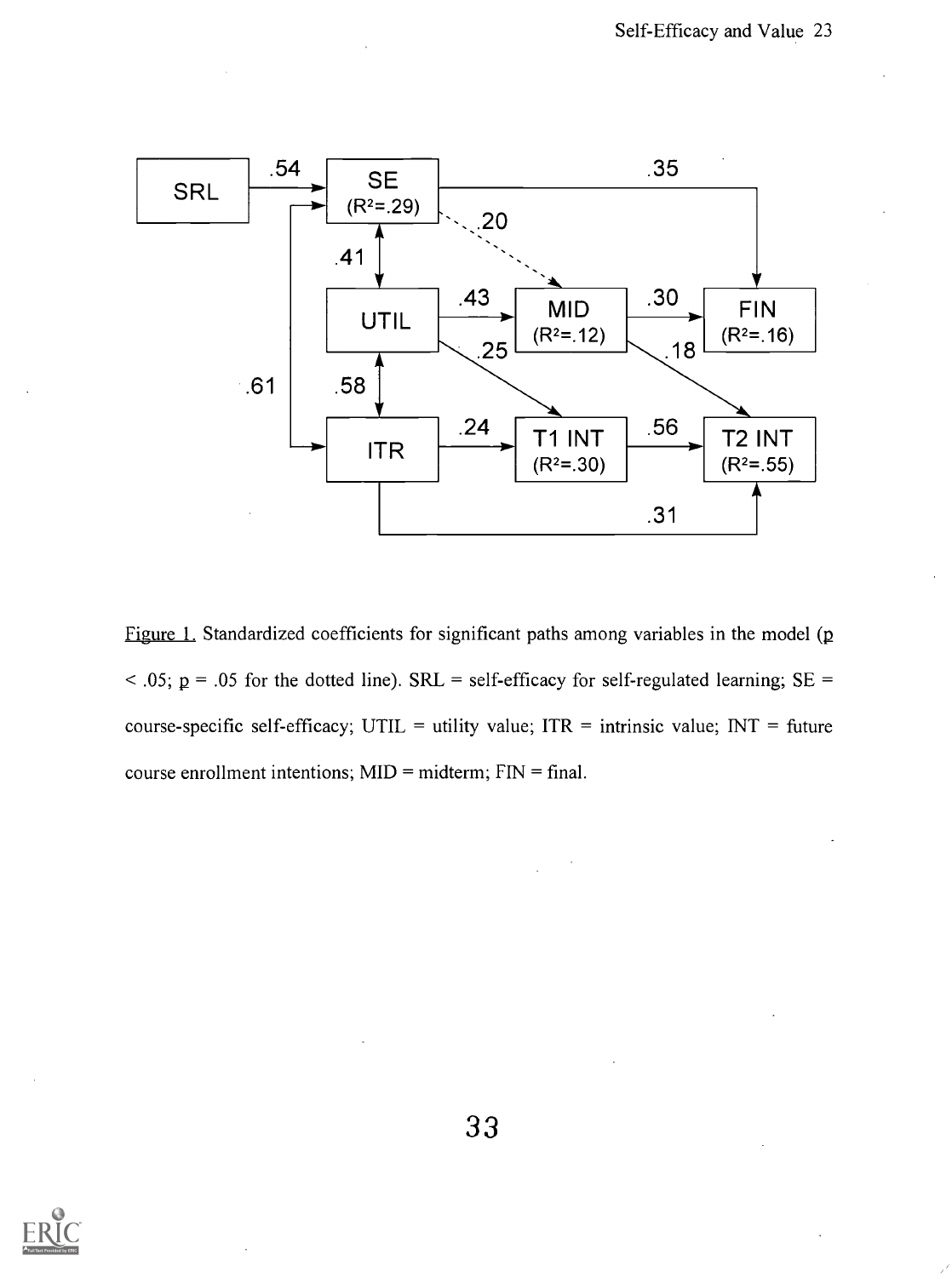

#### U,S. Department of Education

Office of Educational Research and Improvement (OERI) National Library of Education (NLE) Educational Resources Information Center (ERIC)



# REPRODUCTION RELEASE

(Specific Document)

# I. DOCUMENT IDENTIFICATION:

| Title: Rale of self-efficeory and task-value in predicting college students' |                          |
|------------------------------------------------------------------------------|--------------------------|
| <u>Mimi Bong</u><br>Author(s):                                               |                          |
| Corporate Source:                                                            | <b>Publication Date:</b> |
|                                                                              |                          |

## II. REPRODUCTION RELEASE:

In order to disseminate as widely as possible timely and significant materials of interest to the educational community, documents announced in the monthly abstract journal of the ERIC system, Resources in Education (RIE), are usually made available to users in microfiche, reproduced paper copy, and electronic media, and sold through the ERIC Document Reproduction Service (EDRS). Credit is given to the source of each document, and, if reproduction release is granted, one of the following notices is affixed to the document.

If permission is granted to reproduce and disseminate the identified document, please CHECK ONE of the following three options and sign at the bottom of the page.

| PERMISSION TO REPRODUCE AND<br>PERMISSION TO REPRODUCE AND<br>DISSEMINATE THIS MATERIAL IN<br>PERMISSION TO REPRODUCE AND<br>DISSEMINATE THIS MATERIAL IN<br>MICROFICHE, AND IN ELECTRONIC MEDIA<br>DISSEN AFTE THIS MATERIAL HAS<br>MICROFICHE ONLY HAS BEEN GRANTED BY<br>FOR ERIC COLLECTION SUBSCRIBERS ONLY.<br><b>EEEN GRANTED BY</b><br>HAS BEEN GRANTED BY<br>TO THE EDUCATIONAL RESOURCES<br>TO THE EDUCATIONAL RESOURCES<br>TO THE EDUCATIONAL RESOURCES<br>INFORMATION CENTER (ERIC)<br>INFORMATION CENTER (ERIC)<br>INFORMATION CENTER (ERIC)<br>2B<br>2A<br>Level 2B<br>Level 2A<br>Level 1<br>Check here for Level 2B release, permitting<br>Check here for Level 2A release, permitting reproduction<br>Check here for Level 1 releese, permitting reproduction<br>reproduction and dissemination in microfiche only<br>and dissemination in microfiche and in electronic media<br>and dissemination in microfiche or other ERIC archival<br>for ERIC archival collection subscribers only<br>media (e.g., electronic) and paper copy.<br>Documents will be processed as indicated provided reproduction quality permits.<br>If permission to reproduce is granted, but no box is checked, documents will be processed at Level 1.<br>I hereby grant to the Educational Resources Information Center (ERIC) nonexclusive permission to reproduce and disseminate this document<br>as indicated above. Reproduction from the ERIC microfiche or electronic media by persons other than ERIC employees and its system<br>contractors requires permission from the copyright holder. Exception is made for non-profit reproduction by libraries and other service agencies<br>to satisfy information needs of educators in response to discrete inquiries.<br>Printed Name/Position/Title:<br>Signature:<br>Sign<br>BONG.<br>Lecturer<br>here, $\rightarrow$<br>FAX:<br>Talephone:<br>Organization/Address<br>Dept of Educational Technology<br>-3271 -2128<br>+42-2-3271-3742<br>please<br>Data:<br>E-Mail Addrass:<br>99109128<br>Univ. Seoul 120-750, Korea mimibong@mm<br>ewha.ac<br>(over) | The sample sticker shown below will be<br>affixed to all Level 1 documents | The sample sticker shown below will be<br>affixed to all Level 2A documents | The sample sticker shown below will be<br>affixed to all Lavel 2B documents |
|-------------------------------------------------------------------------------------------------------------------------------------------------------------------------------------------------------------------------------------------------------------------------------------------------------------------------------------------------------------------------------------------------------------------------------------------------------------------------------------------------------------------------------------------------------------------------------------------------------------------------------------------------------------------------------------------------------------------------------------------------------------------------------------------------------------------------------------------------------------------------------------------------------------------------------------------------------------------------------------------------------------------------------------------------------------------------------------------------------------------------------------------------------------------------------------------------------------------------------------------------------------------------------------------------------------------------------------------------------------------------------------------------------------------------------------------------------------------------------------------------------------------------------------------------------------------------------------------------------------------------------------------------------------------------------------------------------------------------------------------------------------------------------------------------------------------------------------------------------------------------------------------------------------------------------------------------------------------------------------------------------------------------------------------------------------------------------------------------------------|----------------------------------------------------------------------------|-----------------------------------------------------------------------------|-----------------------------------------------------------------------------|
|                                                                                                                                                                                                                                                                                                                                                                                                                                                                                                                                                                                                                                                                                                                                                                                                                                                                                                                                                                                                                                                                                                                                                                                                                                                                                                                                                                                                                                                                                                                                                                                                                                                                                                                                                                                                                                                                                                                                                                                                                                                                                                             |                                                                            |                                                                             |                                                                             |
|                                                                                                                                                                                                                                                                                                                                                                                                                                                                                                                                                                                                                                                                                                                                                                                                                                                                                                                                                                                                                                                                                                                                                                                                                                                                                                                                                                                                                                                                                                                                                                                                                                                                                                                                                                                                                                                                                                                                                                                                                                                                                                             |                                                                            |                                                                             |                                                                             |
|                                                                                                                                                                                                                                                                                                                                                                                                                                                                                                                                                                                                                                                                                                                                                                                                                                                                                                                                                                                                                                                                                                                                                                                                                                                                                                                                                                                                                                                                                                                                                                                                                                                                                                                                                                                                                                                                                                                                                                                                                                                                                                             |                                                                            |                                                                             |                                                                             |
|                                                                                                                                                                                                                                                                                                                                                                                                                                                                                                                                                                                                                                                                                                                                                                                                                                                                                                                                                                                                                                                                                                                                                                                                                                                                                                                                                                                                                                                                                                                                                                                                                                                                                                                                                                                                                                                                                                                                                                                                                                                                                                             |                                                                            |                                                                             |                                                                             |
|                                                                                                                                                                                                                                                                                                                                                                                                                                                                                                                                                                                                                                                                                                                                                                                                                                                                                                                                                                                                                                                                                                                                                                                                                                                                                                                                                                                                                                                                                                                                                                                                                                                                                                                                                                                                                                                                                                                                                                                                                                                                                                             |                                                                            |                                                                             |                                                                             |
|                                                                                                                                                                                                                                                                                                                                                                                                                                                                                                                                                                                                                                                                                                                                                                                                                                                                                                                                                                                                                                                                                                                                                                                                                                                                                                                                                                                                                                                                                                                                                                                                                                                                                                                                                                                                                                                                                                                                                                                                                                                                                                             |                                                                            |                                                                             |                                                                             |
|                                                                                                                                                                                                                                                                                                                                                                                                                                                                                                                                                                                                                                                                                                                                                                                                                                                                                                                                                                                                                                                                                                                                                                                                                                                                                                                                                                                                                                                                                                                                                                                                                                                                                                                                                                                                                                                                                                                                                                                                                                                                                                             |                                                                            |                                                                             |                                                                             |
|                                                                                                                                                                                                                                                                                                                                                                                                                                                                                                                                                                                                                                                                                                                                                                                                                                                                                                                                                                                                                                                                                                                                                                                                                                                                                                                                                                                                                                                                                                                                                                                                                                                                                                                                                                                                                                                                                                                                                                                                                                                                                                             |                                                                            |                                                                             |                                                                             |
|                                                                                                                                                                                                                                                                                                                                                                                                                                                                                                                                                                                                                                                                                                                                                                                                                                                                                                                                                                                                                                                                                                                                                                                                                                                                                                                                                                                                                                                                                                                                                                                                                                                                                                                                                                                                                                                                                                                                                                                                                                                                                                             |                                                                            |                                                                             |                                                                             |
|                                                                                                                                                                                                                                                                                                                                                                                                                                                                                                                                                                                                                                                                                                                                                                                                                                                                                                                                                                                                                                                                                                                                                                                                                                                                                                                                                                                                                                                                                                                                                                                                                                                                                                                                                                                                                                                                                                                                                                                                                                                                                                             |                                                                            |                                                                             |                                                                             |
|                                                                                                                                                                                                                                                                                                                                                                                                                                                                                                                                                                                                                                                                                                                                                                                                                                                                                                                                                                                                                                                                                                                                                                                                                                                                                                                                                                                                                                                                                                                                                                                                                                                                                                                                                                                                                                                                                                                                                                                                                                                                                                             |                                                                            |                                                                             |                                                                             |
|                                                                                                                                                                                                                                                                                                                                                                                                                                                                                                                                                                                                                                                                                                                                                                                                                                                                                                                                                                                                                                                                                                                                                                                                                                                                                                                                                                                                                                                                                                                                                                                                                                                                                                                                                                                                                                                                                                                                                                                                                                                                                                             |                                                                            |                                                                             |                                                                             |
|                                                                                                                                                                                                                                                                                                                                                                                                                                                                                                                                                                                                                                                                                                                                                                                                                                                                                                                                                                                                                                                                                                                                                                                                                                                                                                                                                                                                                                                                                                                                                                                                                                                                                                                                                                                                                                                                                                                                                                                                                                                                                                             |                                                                            |                                                                             |                                                                             |
|                                                                                                                                                                                                                                                                                                                                                                                                                                                                                                                                                                                                                                                                                                                                                                                                                                                                                                                                                                                                                                                                                                                                                                                                                                                                                                                                                                                                                                                                                                                                                                                                                                                                                                                                                                                                                                                                                                                                                                                                                                                                                                             |                                                                            |                                                                             |                                                                             |